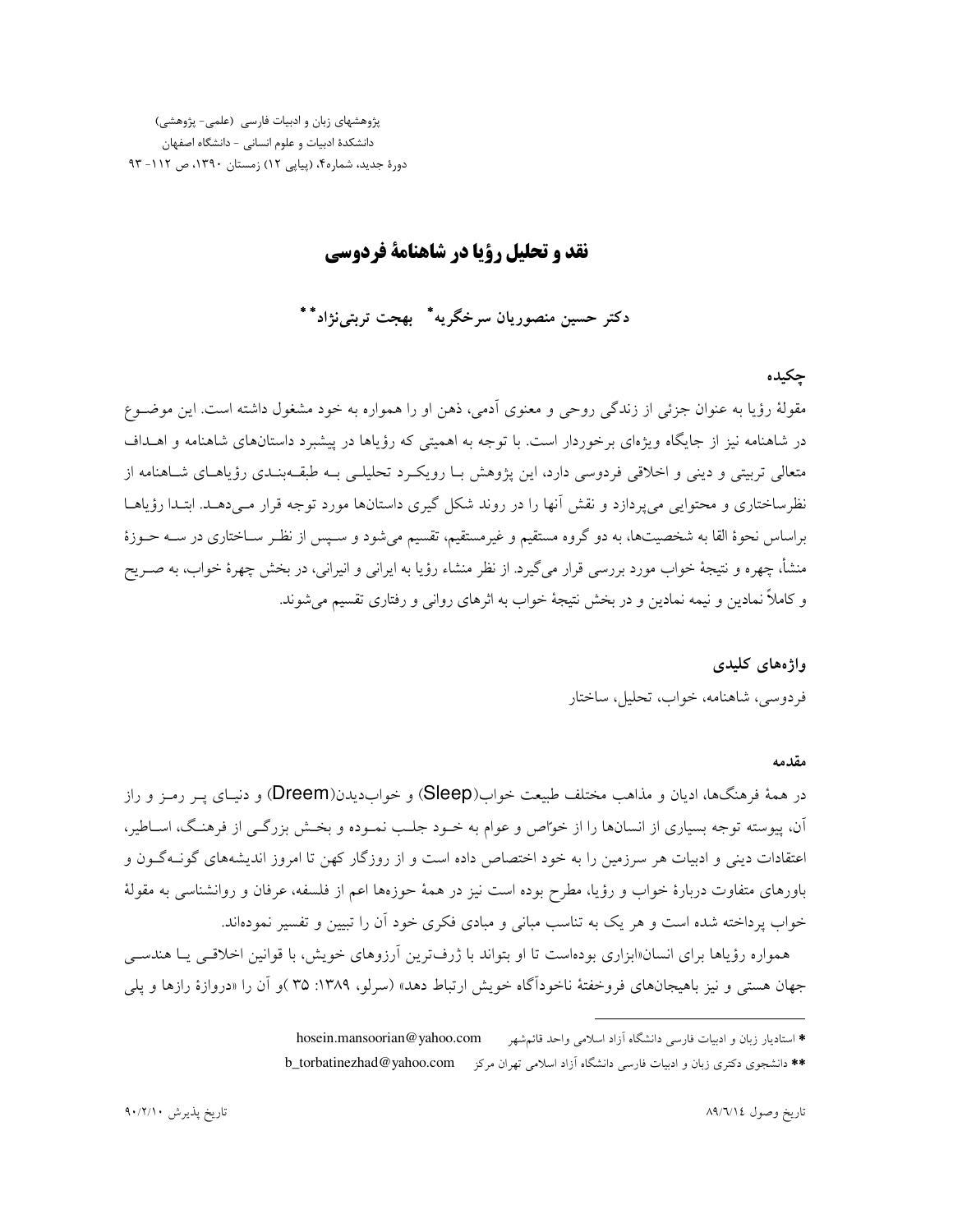که ما را به جهان نهان و بدانچه در فراسوی آزمونها و یافتههای حسی است» (کزازی، ۱۳۷۶: ۷۹) مـیدانسـته اسـت و همیشه باور بر آن بوده، وقایع بزرگ و تاریخی که در آینده رخ خواهند داد، در رؤیا باز می تابند.

انسان برای هر چیزی که نمی تواند از طریق حواس تجربی خود پاسخی بیابد، آن را به ماوراءالطبیعه مربوط می سـازد و «از طریق وحی و تخیل و یا عقل به تبیین آن پرداخته است و جلوهٔ فرهنگی این سه منبع دریافت معرفت به صـورت ادیان آسمانی و اساطیر و افسانهها و شعر و ادبیات و نیز فلسـفه از زمـانهـای قـدیم بـرای انسـان بـاقی مانـده اسـت» (پورنامداران، ۱۳۸۶: ۴۲). بر این اساس رؤیا، یکی از منابع دریافت معرفت، به صورت تخیّل یا وحی میباشد که اعتقاد به وقوع پیوستن آن در فرهنگ ایرانیان سابقهٔ طولانی دارد.

شیخ اشراق، <sup>۲</sup> در اغلب رسالهها و کتابهای خود، به خواب به عنوان یکی از طرق اطّلاع بر مغیّبات که به سبب پیوند روح یا نفس ناطقهٔ انسانی با نفوس فلکی و جواهر روحانی ممکن میگردد، اشاره میکند و بر تـأثیر متخیّلــه در تبــدیل صورتهایی که روح در عالم روحانی می بیند، تأکید میکند «غرض از این همه آن است که جواهر روحانی منقشـند بــه جمله چیزها و نفوس، شاید که بدیشان پیوندد، در بعضی اوقات چنان که در خواب مـنقّش شـود بـه نقـوش کاینــات و مطلع شود بر غیب؛ زیرا که مشاغل حواس، کم شده و اگرنه تشویشهای متخیله بودی بر ما سهل بودی اطلاع بر عـالم غيبي...» (سهروردي،۱۳۵۵: ۳/ ۱۷۸).

رؤیا یعنی همه زندگی روانی به استثنای کوششی برای تمرکز ذهن. و این معنـای دنیـایی اسـت کـه در آن ذهـن بـه گونهای عنان گسیخته در سیلان است و محدودیتی برای او نیست، فکر و ذهن در رؤیا بــی نیــاز از هرگونــه تمرکــز در نهایت آزادی است. بدین ترتیب رؤیاها راهی برای ارتباط ناخودآگاه با ذهن هوشیار هستند. محقّقان مـیگوینـد: خــواب دیدن در مورد نگرانیها، روشی است که مغز توسط آن به ما کمک میکند تا برای رؤیـارویی احتمـالی بـا آنهـا تمـرین داشته باشیم و « انعکاس تغییر وتحولات درونی ماست که پیوسته در حال غلیان است » (گوتیل، ۱۳۸۱: ۱۱) بـه عنـوان پدیدهای که به طور مستقیم در ارتباط با زندگی روانی است، تلّقی می شود و نیز «رؤیاها بـرای واضـح سـازی افکـار یـا گذشته و یا جلب توجه به یک معضل روانی پایدار و فراموش شده زنــدگی تشــکیل مــیشــوند» (فــارادی، ۱۳۷۷: ۲) و شخصیتها و تصاویری که روزگاری بخشی از زندگی ما بوده اند در آن تجلّی می یابند.

فروید <sup>۳</sup> رؤیاها را «شاهراهی به سمت ناهوشیار» میداند؛ زیرا امیال و نیازها و ترسهای فرد در رؤیــا ابــراز مــیشــود. (فروید، ۱۳۸۸: ۳۵) به عقیدهٔ یونگ رؤیاها، هم ناهشـیار شخصــی فــرد(Individual Unconcious) و هــم ناهشـیار جمعي( Collective Unconscious) كل بشريت را منعكس مي كنند. اين بدان معنى است كه برخي رؤياهـا ممكـن است به رابطهٔ فرد با کل بزرگتری چون خانواده بشریت یا نسلهای که در طول زمان وجود داشتهاند، اشاره داشته باشـد و اين محتويات ناهشيار جمعي كهن الگو(Archetype) ناميده مي شوند كه آنيما(Anima) <sup>٢</sup>، آنيمـوس(Animus )<sup>٥</sup> و سايهها (Shadow ) ُ از جمله مهمترين آنان هستند.

یونگ <sup>۷</sup> به ناهشیار جمعی با عنوان «عمیقترین سطح روان که تراکم تجربیات موروثی گونـهٔ انســان و پـیش از انســان را دربــر دارد» (شولتز و شولتز، ۲۰۰۱: ۲۰۰) می نگرد. او رؤیاها را از جهت درمان بیماران خود «کارکرد جبران» نامیده است بدین دلیـل کـه ناخودآگاه آدميبه خاطر جبران زيان هايي كه بدان رسيده است، رؤيا را از خود بروز مي دهد و همچنين معتقـد اسـت: خـواب هـا عیناً جریان زیرزمینی و مخفی روحیه را منعکس میکند و به نظر او هیچ چیز در ما نمیتواند بروز کند، مگر آن که قـبلاً از وجـود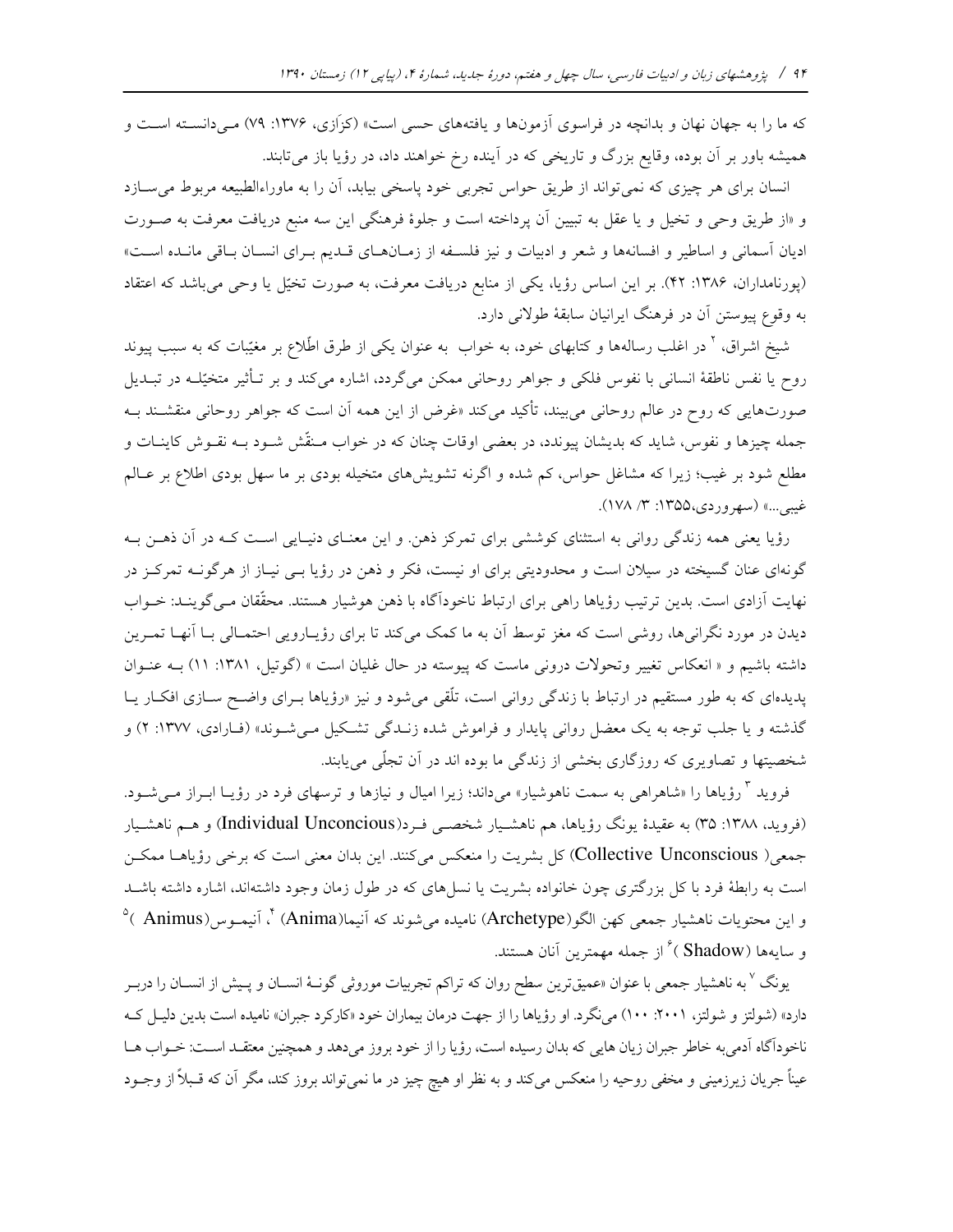ما بوده است. به نظر او «ما در خواب هایی که می بینیم تمام ادوار گذشتهٔ تفکّر بشر را طی میکنیم «... خوابهایی که مـا مـی.پینـیم ما را به کیفیت باستانی بشر بر میگردانند و به ما در درک آن فرهنگ کمک می کنند» (یونگ، ۱۳۸۶: ۲۴).

گذشته از اینکه رؤیاها در بحث دینی، عرفانی، فلسفی، علمی و روان شناسی جایگاه مهمـیبـه خـود اختصـاص داده است در ادبیات فارسی؛ بویژه در ادبیات حماسی نقش مهمیدر شکل گیری داستانها بـه عهـده دارد و از آن بـه عنـوان ابزاری مهم در پیشگویی رویدادها بهره بردهاند.

اگرچه پژوهشهای گرانبها و متعددی در ابعاد گوناگون به لحاظ ساختاری و محتوایی در شـاهنامه صـورت پذیرفتـه است؛ اما با توجه به نگاه روانشناختی فردوسی و مرکزیت بخشیدن به رؤیا و استفاده از آن به عنـوان یکـی از ابزارهـای مهمّ داستان پردازی، توجه چندانی از این منظر به رؤیا نشده است. به همین جهت ضروری بــه نظـر مــی(سـد، ســاختار رؤیاهای شاهنامه با رویکرد روانشناختی مورد تحلیل قرار گیرد. از آنجایی که واژهٔ «رؤیا» معادل عربی «خواب» است در این پژوهش تفاوتی بین این دو قائل نشده و هریک به جای دیگری به کار میرود.

### رؤیا در شاهنامه

در شاهنامه که نمونهٔ اعلای ادبیات حماسی ایران است، به خوابهایی برمی خوریم کـه نیازمنـد تأمّـل و تعمّـق بیشــتر است، چرا که تعبیر و تفسیر درست و منطقی آن میتواند ما را بـه سرچشـمهٔ نمادهـا در شـاهنامه و علـل تغییـر رفتـار شخص رؤيا بين و نهايةً آبشخور فرهنگ ايراني رهنمون سازد.

گونهگونی رویدادها در شاهنامه ایجاب می نماید که حوادث در رؤیا متنوّع باشد. علاوه بـر ایــن رؤیاهــا کــم و بــیش نمایانگر وقایع حماسه است و در واقع ابزار دستیابی به حوادثی است که در واقعیّت به وقوع خواهد پیوست. در شاهنامهٔ فردوسی موضوعات گونهگون با ابعاد مختلف طرح شده است که یکی از آنها بعد عاطفی و روانی است

و از این منظر، خواب یکی از موضوعاتی است که در مرکز توجه حکیم فردوسی قرار دارد.

رؤيا در شاهنامه نوعي نقب به ناخودآگاه فردي است و از اين منظر با اسطوره كه ناخودآگاه جمعي است شباهت پيدا می کند.نیز رؤیاها در حماسه، نتیجهٔ شنود روانهای بیدار در دل شب است، از سخنان تقدیرگران فلکنشین کـه در حـال گفتگو برای تعیین سرنوشت زمینیان می باشند.

> ستخزهنا يراكنسده كسردد بسته راه ســـتاره زنـــد رای بـــا چــــرخ و مـــاه همـــه بــودنىهــا چــو اَتــش بــر اَب روانهسای روشسن ببینسد بسه خسواب (فو دوسی، ۱۳۸۶: ۸۱/ ۸۱)

خوابها در داستانهای شاهنامه به عنوان بن مایههای مهمّی در سیر و پیشبرد داستان تأثیرگذارند و از جهت موقعیت در میانه قصهها واقع میشوند و موجب رویدادن وقایع بعدی هستند. رویدادهای خواب یک اتفاق ماوراءالطبیعی است و حضور اشخاص در خواب یک حضور جسمانی نیست و مکان و زمان خوابها نمادین است. نیز خوابهای اهورایی یا رؤیاهای صادقه در شاهنامه، تمهیدی فرا حسّی و متافیزیکی است که قهرمانان را یاری مـیدهــد و از رهگــذر ضــمیر ناخودآگاه به رخدادهای آینده رهبری میکند و به آنان هشدار میدهد.

فردوسی در شاهنامه، ازخوابها به عنوان ابزاری مهم در جهت نیل به اهداف تربیتـی و دینـی و اخلاقـی خــود بهـره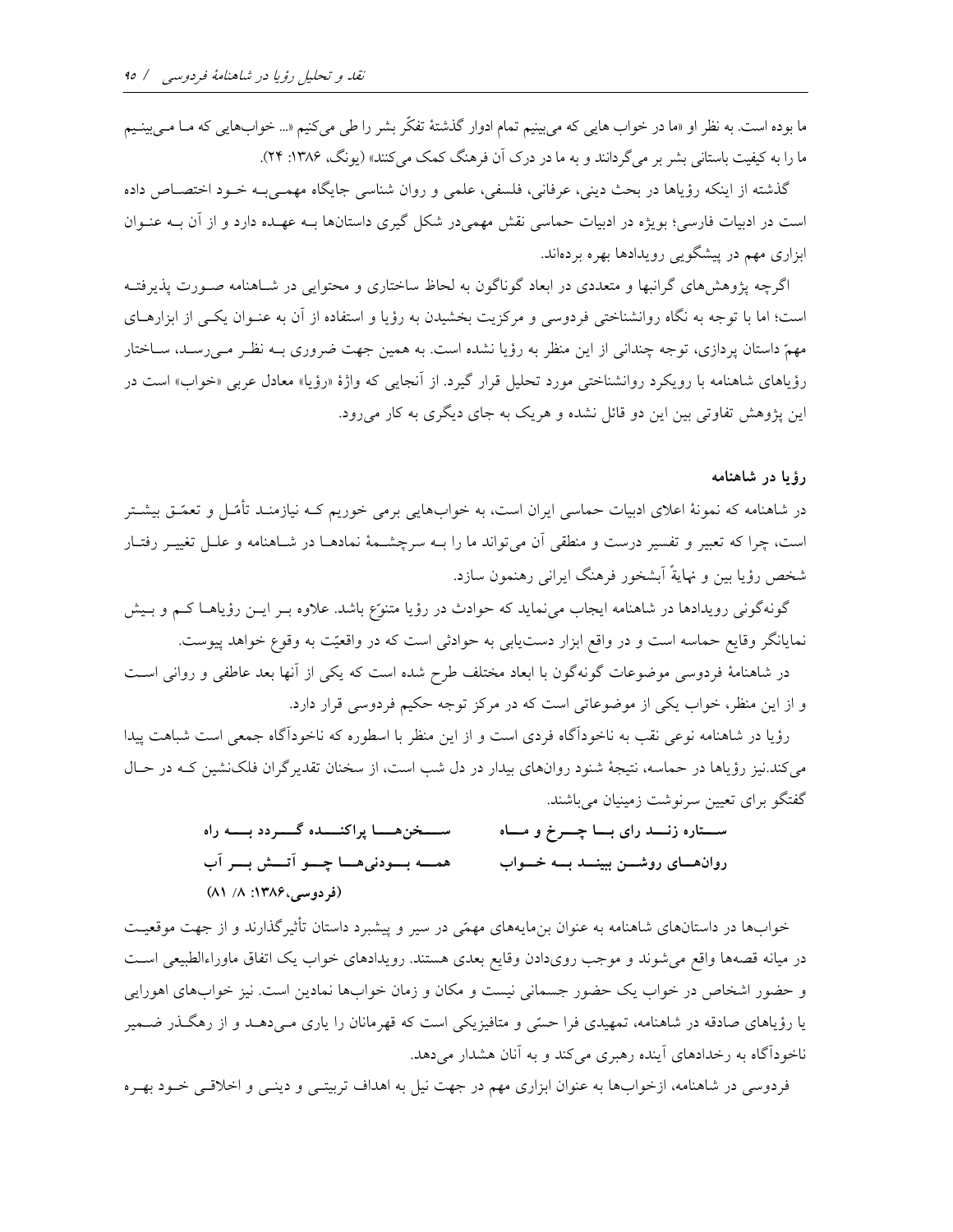میجوید و در داستانهای خویش به رؤیاها مرکزیت بخشیده و آن را به عنوان یکی از ابزارهای مهم در داسـتانEپـردازی خویش به کارگرفته است وبه وسیلهٔ آن اعتقادات ملّی و دینی ایرانیان را اینگونه به تصویرمیکشد، نیـز در داسـتانهــای خود بصورتی روانشناختی با مقوله رؤیا برخورد میکند و از همهٔ ظرفیت شخصـیتهـای داسـتانی در جــذّابتــر شــدن داستانها استفاده می نماید.

دیدگاه فردوسی در مورد خواب، تلفیقی از دیدگاه اسطورهای، فرهنگ ملّی و اسلامی اوست. از نظـر او (چنانکــه در اغلب ادیان و مذاهب؛ بلکه در فلسفه غرب و شرق ) دریچهای به عالم غیب است و پیامهـای آن جـز در دل روانهـای روشن؛ بخصوص پیامبران، شاهان و شاهزادگان و پهلوانان افکنده نمیشود و حاصل شـنود، روانهـای پـاک از رایزنــی ستاره و چرخ و ماه است. چنانکه داستان انوشیروان، آنجا که رؤیای او را استادانه میسراید، گـواه ایــن دیــدگاه اوســت. فردوسی در این ابیات با توجه به اعتقادات دینی خود تأکید میدارد که خوابها را نباید بیهوده شمرد؛ بلکـه بایــد آن را يکي از چهل و شش جزء پيغمبري دانست.

> نگسر خسواب را بیهسوده نشسمری یکـــــــــــــــــــره دانــــــــش ز پیغمبـــــــــری روان درخشـــــــــــــنده بگزینــــــــــــــدش بسويژه كسه شساه جهسان بينسدش (فر دوسی،۱۳۸۶: ۸۱/ ۸۱)

یدیدهٔ خواب در داستانهای شاهنامهٔ فردوسی، از اهمیت ویژهای برخوردار است. رؤیاها، در شاهنامه ابزار دست یابی به حوادثی هستند که در واقعیت دیده و شنیده شدهاند و از آنجا که در پندار اساطیری، رؤیـا بــه عنــوان پیـک ایــزدان و حامل پیام مهمی از سوی آنها هستند و اغلب به واقعیت مـی پیوسـته اسـت و از آن بــه عنــوان یکــی از ابزارهــای مهــم پیشگویی استفاده می نمودهاند.

در باور شاهنامه «رؤیا پنجرهای است به سوی نادیدهها و ناشنیدهها و سرانجام ناشناختههـا» (سـرّامی، ۱۳۷۳: ۹۷۹) و اعتقاد به درستی آن «مرده ریگ اندیشههای اساطیری است. تبانی اختران با یکدیگر گونهای نو از رایزنی خدایان در باب تقدير زمينيان است» (سرّامي، ١٣٧٣: ۵۵۵) شخصيتهايي كه در شاهنامه رؤيا مي بينند، اغلب شاهان و يهلوانان هستند و خوابهای آنان تلفیقی از فعالیتهای روزانه و محتویات موجود در ضمیر خودآگاه، نیمه خودآگـاه (خـاطرات در کنــار فعل و انفعالات سیستم عصبی و حالات بیولوژیکی بدن در موقع خواب) و ناخودآگـاه اسـت. همچنـین نــوعی رؤیــای صادقه محسوب می شد که پیام مهمی به همراه دارد و موجب بروز واکنش از سوی شخص رؤیابین می شوند.

برخی از رؤیاهای شاهنامه بصورت نمادین و برخی روشن و مستقیم پیام خود را القا می نمایند و برای دست پافتن به مفهوم آن دسته که نمادین اند، نیاز به رمزگشایی توسط خوابگزاران و موبدان و اخترشناسان است و گروهی دیگر ک رؤیاهای صریح میباشند، پیام آنان بدون فرو پیچیدگی در نمادها بیان میشود، این خوابها از نـوع رؤیاهـای صـادقانه هستند و برای وقوف بر حوادث آینده در دل رؤیابین افکنده می شود.

از نظر روانی، خوابهایی که شخصیتها در شاهنامه میبینند، بسته به پیامی که از آن دریافت میدارند، بــه نــوعی در آنان ایجاد نگرانی می نماید و همین امر موجب میشود، رؤیابین از خود واکنش مثبت یا منفی بروز دهد تا کنترل شرایط به وجود آمده را به دست گیرد. این امر در بسیاری از موارد موجب کارکردهای مختلف رؤیا می شود و اثرات مختلف رواني و رفتاري بر شخصيتها دارد.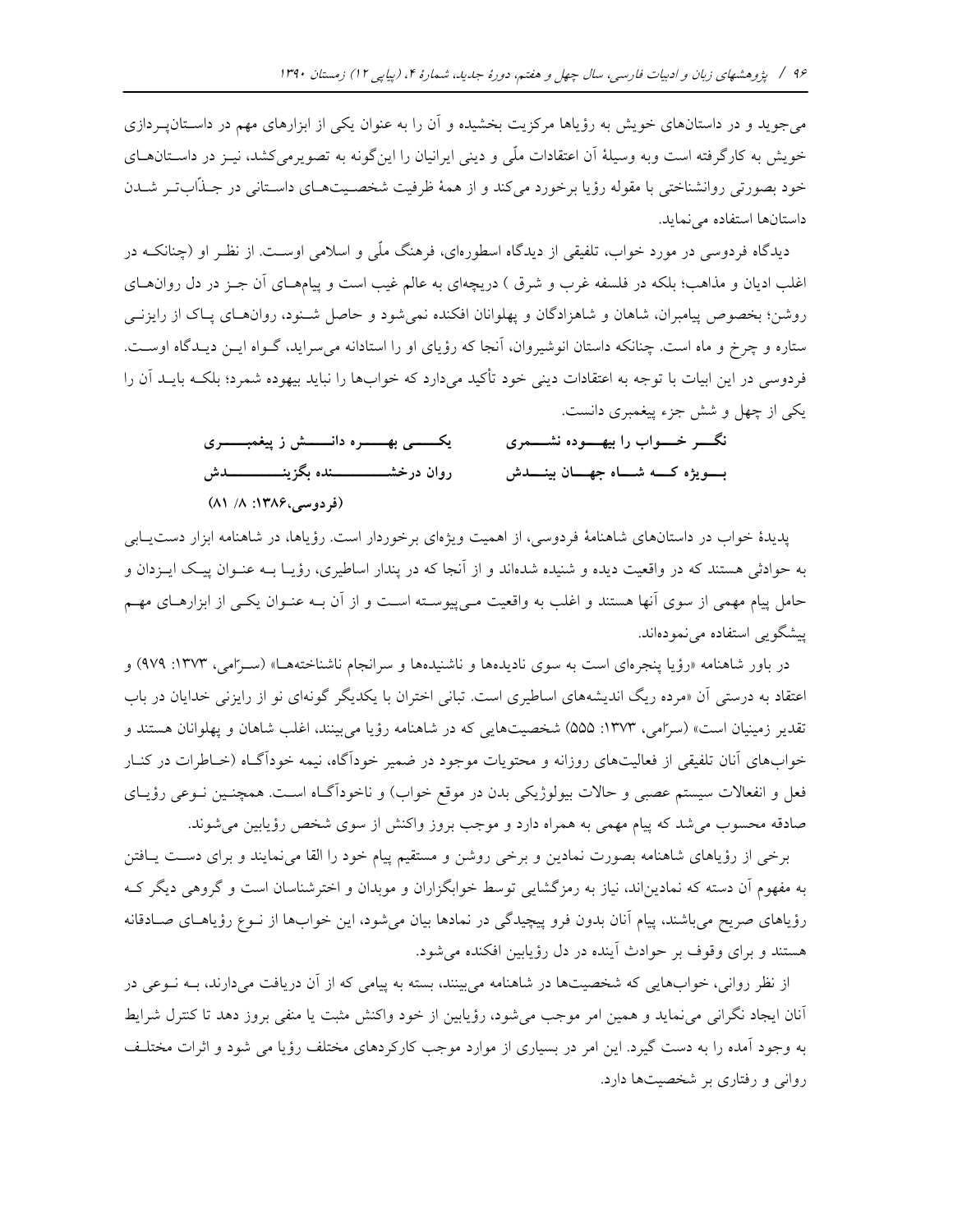بر اساس تعداد شخصیتهای خواب بیننده، مجموعاً به ۱۶ مورد در شــاهنامه (نامــهٔ باسـتان ) اشــاره شــده اســت. از حمله:

| ١١- رؤياي كتايون (ج؟: ١۶)   | ۱– رؤیای افراسیاب (ج۳: ۳۹)     |
|-----------------------------|--------------------------------|
| ١٢- رؤياي كيخسرو(ج2: ٢۶۶)   | ۲– رؤیاهای بابک (ج۷: ۱۱۷)      |
| ۱۳– رؤیاهای کید (ج۷: ۱۳–۱۵) | ۳- رؤیای بهرام چوبین (ج۸ ۲۵۷ ) |
| ۱۴–رؤیای گشتاسب (ج۲۵:۶)     | ۴– رؤیای پیران ویسه (ج۰۱۰۷)    |
| ۱۵–رؤیای گودرز (ج۳: ۱۳۱)    | ۵– رؤیای توس (ج۴: ۱۰۶)         |
| ۱۶–رؤیای نوشین روان (ج۸ ۸۱) | ۶- رؤیای جریره ( ج۴: ۴۳)       |
|                             | ۷– رؤیاهای سام (ج ۱۰۱:۱)       |
|                             | ۸– رؤیای سیاوش (ج۳: ۹۶)        |
|                             | ۹– رؤیای ضحاک (ج۱: ۳۹)         |
|                             | ۱۰– رؤیای فردوسی (ج۶: ۴۵)      |

نحوة القاء رؤياها در شاهنامه

بطورکلَّمي؛ رؤياها در شاهنامه ازجهت نحوهٔ القا پيام به رؤيابين به دو صورت مستقيم و غير مستقيم نمود ميLيابند: الف – القاء مستقيم

این گروه، رؤیاهایی هستند که فرد، شخصاً در خواب به مشاهدهٔ تصاویری رمزی میپردازد و از زبان نمادین، پیچیده و چندسویه برخورداراست. در چنین رؤیایی شخص به سبب قرار گرفتن در وضعیتی که با دنیای روزمرّه و عادی بسیار متفاوت است، برای فهمیدن پیام رؤیا نیاز به رمزگشایی و خوابگزاری دارد. مانند: خـوابهـای نوشـینرروان، افراسـیاب، کید، سیاوش، بابک، سام، ضحاک، جریره، گشتاسب، کتایون و بهرام.

ب – القاء غيرمستقيم

این دسته، رؤیاهایی هستند که با یک واسطه که اغلب از طریق سروش است و یا به واسطهٔ شخصیتهایی که پیشـتر مردهاند( سیاوش و دقیقی )، وقایع رؤیا به شخص خواب بیننده القا میشود، خوابهای گودرز، کیخسرو، تـوس، پیـران و فردوسی از این قبیل اند. این گونه خوابهـا در واقـع آنقـدر واضـح و مشـخص هسـتند کـه نیـاز بـه رمزگشـایی و خوابگزاری ندارند و پیام رؤیا مستقیماً به شخص رؤیابین داده می شود.

> كــــه شـــــمعى بـــــر افروختـــــى زأفتـــــاب چنــان ديــد ســـالار پيــران بــه خــواب سـياوش بــر شـــمع تيغـــي بـــه دســت بـــــــه آواز گفتــــــي: «نشـــــــايد نشســـــت» (فردوسی،۱۳۸۶: ۱۰۷/ ۱۰۷) نهفتــــــه بگفتـــــــى خجســـــــته ســـــــروش چنان دید در خواب کــو را بــه گــوش (همان، ۵/ ۲۶۶)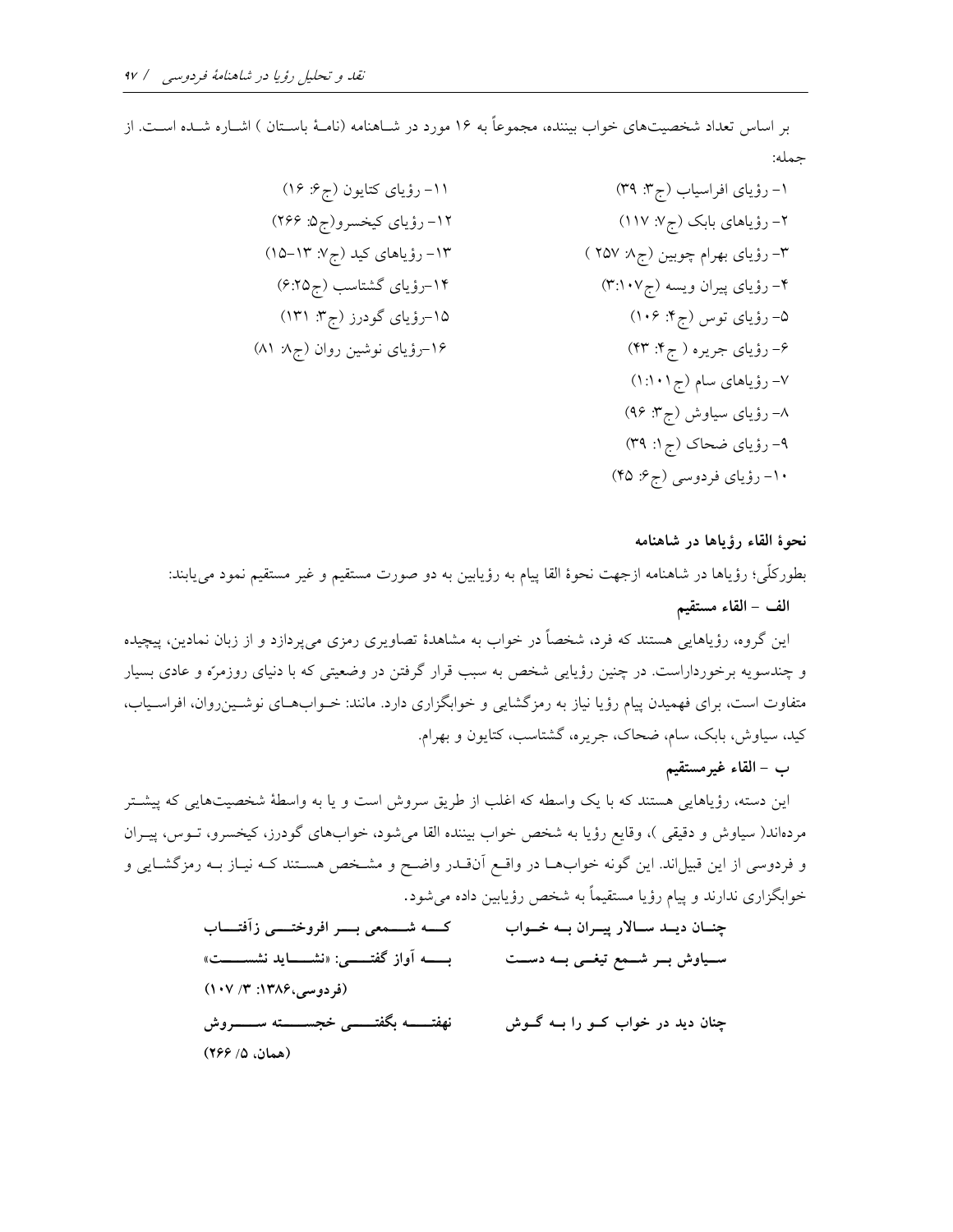که یک جام می داشتی چون گلاب چنان دید گوینده یک شــب بــه خــواب بسسرآن جسسام مسسى داسسستانها زدى دقیقسمی زجستایی پدیسند آمسندی (همان، ۴۵/۶)

#### ساختار رؤياهاي شاهنامه

صرفنظر از مستقیم یا غیر مستقیم بودن رؤیاها، و نیز تقسیم٬بنـدی خــوابهــا از منظــر دورههــای تــاریخی، پهلــوانی و اساطیری، خوابهای شاهنامه را می توان از لحاظ ساختاری مورد مطالعه قرار داد و آنها را در سه حوزهٔ منشاء، چهـره و نتیجهٔ خواب تحلیل و بررسی نمود. در این پژوهش خوابهای شاهنامه را در این سه حوزه به گروههای مختلف تقسیم می شود و مورد تحلیل و توصیف قرار می گیرد.

# الف-منشاء خواب

ویژگیهای فطری، شخصیتی و منش اشخاص در چگونگی شکل گیری ناخودآگاه،نیمهآگاه و خودآگاه تـأثیر مسـتقیم دارد و بدون شک، منشاء رؤیا محسوب شده و در نحوهٔ شکل گیری و نمود آنان نقش مهمی ایف معی نمایـد. بــه همـین جهت به دلیل تمایز سرشت ایرانیان و انیرانیان و انباشتههای ضمیر آنان، منشاء رؤیاهـای شـاهنامه را از منظـر ایرانـی و انیرانی بودن میکاویم و به عنوان نمونه به تحلیل برخی از آنها می پردازیم.

# ۱- رؤیاهای ایرانی

ناخوداًگاه ایرانیان به دلیل ویژگیهای برجستهٔ شخصیتی شاهان و پهلوانـان ایرانـی انباشـته از نیکـیهـا، خجسـتگیهـا، پهلوانی ها و موبدگونگی،هاست و سرزمین ایران که مولد پاکی و روشنی است، بی تردید محل بروز و ظهـور نیکـی۱مـا و نیک فرجامی هاست. « ایران در نمادشناسی باستانی، نماد سپند روشنی، سرزمین روز است و ایرانیان فرزندان روز هستند، آنان همواره با روشنایی و روز در پیوندند» (کزّازی،۱۳۷۶: ۱۶۹).

وجود چنین ناخودآگاهی موجب بروز رؤیاهایی روشن و نوید بخش میشود و با رؤیاهـای پـر هـراس و آشــوب و بدیمن نیرانیان متفاوت است. لذا در شاهنامه رؤیاهای ایرانی اغلب، صادقانه، اهورایی و ایزدی است و به همین دلیـل از آینده آگاه هستند. به عبارت دیگر اکثر وقایع و تحولات زمینی، پیش از آن که در عالم خارج، واقع شوند در عـالم رؤیـا برای کسانی که به فرا جهان متّصلند، به گونهای آشکار مجسّم میشوند. در بین ایرانیان شاهنامه، به شاهان ایرانـی لقـب «موبد– شاه» ^ میدهند و با توجّه به این ویژگی، پادشاهان که شخصیتهایی روحانی و پاک نهادند و پهلوانان ایرانی که خود نمونهٔ بارز دینداری و بی الایشی و جوانمردیاند، رؤیا می بیننـد. رؤیاهـای ایرانـی از قبیـل رؤیـای سـام، سـیاوش، گودرز، توس، کیخسرو، گشتاسب، فردوسی، بابک، نوشین روان و بهرام چوبین.

از میان رؤیاهای ایرانی به عنوان نمونه به تحلیل رؤیای گودرز میپردازیم:

- رؤياي گودرز

گودرز در میان بزرگان و نام آوران ایرانی از پایگاه شایان توجّهی برخوردار است و بنا به احترام ویژهای کـه در میـان شاهان و پهلوانان دارد، در بسیاری ازموارد حلال مشکلات است. او در عین پهلـوانی و رادی، مـردی روحـانی و پـزدان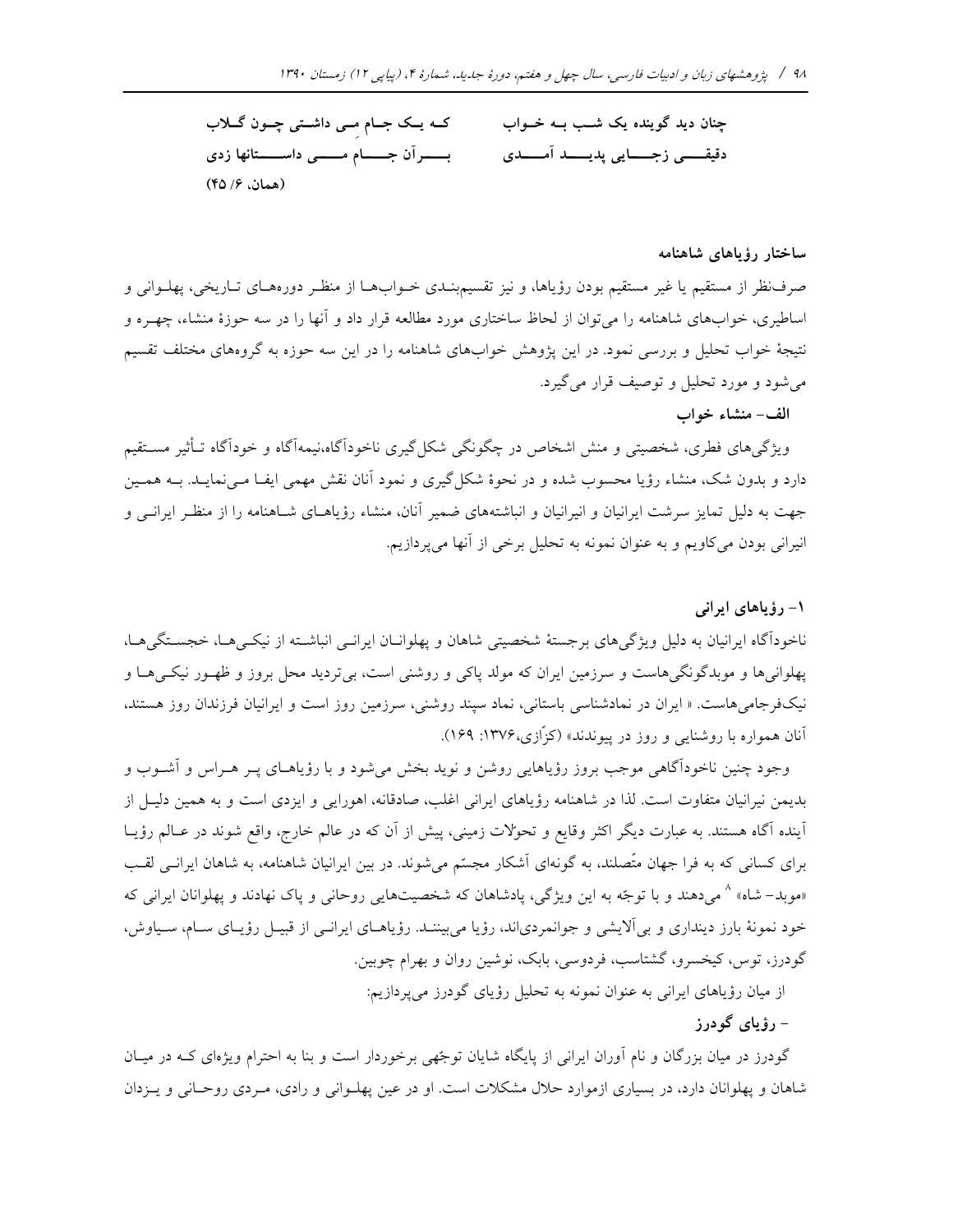شناس است و نیز به دلیل داشتن فطرت پاک و پالوده، راه رهـایی ایرانیــان را از رنــج و سـختی، در دل او مــی|فکننــد و رؤیای او گره از کار ایرانیان گشوده و منجر به ظهور منجی ایرانیان و از بین رفـتن بیـداد و سـتم افراسـیاب و پیـروزی روشنایی بر تیرگیها می شود.

او شبی در خواب می بیند، ابری پرأب در حالی که سروش بر أن ابر قرار دارد، از ایران برأمد و به گــودرز مــیگویــد: «گوش بگشای، اگر می خواهی از سختیها و از این ترک اژدها فش رهایی پابی، نامداری جوان را که نـام او کیخسـرو و از نژاد سیاوش است در توران بیاب... وقتی پای او به ایران برسد، هرچه از چرخ بخواهد برآورده میشود... یک لحظه از کین خواهی از افراسیاب درنگ نمی کند... از پهلوانان ایران تنها گیو می تواند نشـانی از او بیابـد» و اینگونــه اسـت کــه فرزندش گیو را در جستجوی آیندهای روشن برای جهانیان راهی سرزمین تیرگیها می نماید.

| کسه ابسری بسر اَمسد ز ایسران پسر اَب                 | چنان دید گــودرز یــک شــب بــه خــواب              |
|------------------------------------------------------|-----------------------------------------------------|
| بــه گـــودرز گفتـــی کـــه: «بگشـــای گـــوش        | بسر آن ابسر بساران، خجسسته سسروش                    |
| وز ایسن نسامور تسرک نسر اژدهسا                       | ز تنگــی چــو خــواهی کــه يــابی رهــا             |
| كجسا نسام آن شساه، كيخسسرو اسست                      | بسه تسوران، یکسی نامسداری نسو اسست                  |
| هنرمنــــــــــد و از گــــــــــوهر نامـــــــــدار | زپشـــــت ســـــیاوش یکــــــی شــــــهریار         |
| همـــه ســاله، در جوشـــن كـــين بــود               | شـــب و روز در جنــگ، بـــر زيـــن بـــود           |
| نیابسد جسز از گیسو ازو کسس نشسان                     | ز گـــــــــردان ايـــــــــران و گردنكشـــــــــان |
| بــــدو دار، از داد، گســـــترده مهـــــر»           | چنسین اسست فرمسان گسردان سسپهر                      |
| (YY   Y'   Y)                                        |                                                     |

و بدین ترتیب به دلیل سرشت بی[لایش و موبد صفت گودرز محل تجلی رؤیـای رهـایی ایرانیـان از بنـد پلیـدیهـا می شود و سروش از میان همهٔ ایرانیان پیام خجسته خویش را به او می نمایاند.

۲– رؤیاهای انیران<sub>ی</sub>

از جملهٔ انیرانیان، تورانیان هستند. کشور توران در شاهنامه سرزمین تیرگی، شب و نماد اهریمنی است. هر دیــو پنــداری که روزگاری به سرزمین نور تاخته و بر ایرانیان تیغ و کمان کشیده؛ به گونهای نهانی در نماد تورانیان جای گرفته است. بنابراین رؤیاهایی که شخصیتهای غیر ایرانی و بخصوص تورانی، میبینند چون از همان سرشت و نهاد بـد سرچشـمه میگیرد، پیوسته حامل پیام جنگ، خونریزی، دشمنی، ددمنشی، شکست و تباهی است و نیز در خوابهای آنان نمادهای هراسناک که در آن نشان از اندوه و قبض در کار است، دیده می شود. رؤیاهای نیرانی شـاهنامه شـامل رؤیـای ضـحاک، افراسیاب، پیران ویسه، جریره و کید هندی است. از میان خوابهای نیرانی به عنوان بهتـرین نمونـه بــه تحلیـل رؤیــای افراسیاب اشاره میپردازیم:

– رؤیای افراسیاب

افراسیاب، پادشاه توران، سرشتی اهریمنی دارد. «فرمانروای پلیدی و نابکاری است که به هنگام قدرت و پیـروزی بـر ضعیفان نمیبخشد؛ امّا در تنگنای ناتوانی و پریشانی دست صلح و دوستی از آستین نیاز بــه در مــیآورد» (البــرز،۱۳۶۹: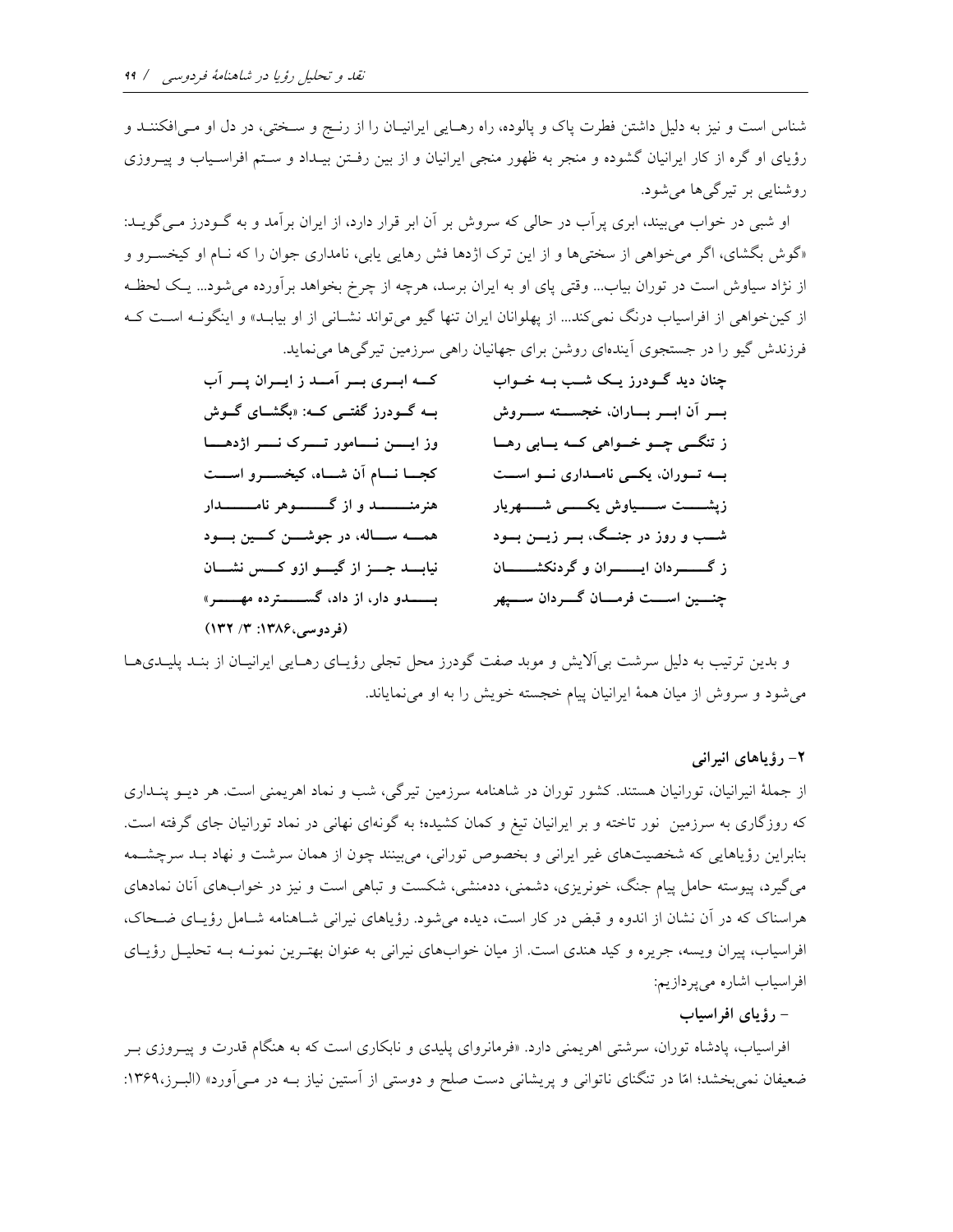او با چنین شخصیتی در خواب می بیند که

۴۳) از ویژگیهای دیگر شخصیتی او تیز خشمی، خشک مغزی، بیررحمی، سست عهـدی و افسـونکاری اسـت و بیشـتر نبردهای پهلوانی شاهنامه مربوط به دوران سلطنت اوست.

> ز پیسسر و جسسوان نیسسز نشسسنیدهام چنسانچون شسب تيسره مسن ديسدهام جهـان پـر ز گـرد، آســمان پـر عقـاب بیابان پار از مار دیلهم به خواب بسدو، تساجهسان بسود، ننمسود چهسر زمــین خشــک شــخّی کــه گفتــی ســپهر بســه گــــــردش ســــــياهي ز گنــــــدآوران ســـــراپردهٔ مــــــن زده بـــــر کـــــران بسو تخست مسن تاختنسدی سسوار ســـيه يـــوش و نيـــزوران صــــدهزار يكسى بساد سسر نسامور پهلسوان مـــــــــرا پــــــــيش كـــــــاووس بــــــــــردى دوان دو هفتــــــه نبــــــودي ورا ســـــال بـــــيش چو دیلدی مرا بسته در پیش خویش میسانم بسه دو نسیم کسردی، بسه تیسغ دمیــــدی بــــه کــــردار غرّنــــده میــــغ (فردوسی،۱۳۸۶: ۳) ۳۹)

بعضا ًدر عالم رؤيا عواقب تلخ و ناگوار رفتار انسان در شكل و شمايل موجودات پــر هــول و هــراس و يــا پديــدهاى طبیعی وحشتزا خود را می نمایاند، تردیدی نیست رؤیای هر انسان از نوع نگاه او به خود و دیگران سرچشمه می گیـرد و اگر تعامل انسان با دیگران در عالم واقع مبنی بر رفتارهای عقلانی و انسانی باشد، بدون شک آنچه در خواب نیز واقع می شود، پیام روشنی از آسودگی خاطر و آرامش روان بشر دارد. طبعاً اگر رفتاری خاستگاه شیطانی داشته باشد، آنچه در عالم رؤیا نمودمی یابد چهرهای ترس آور و هول\نگیز است که آرامـش روانـبی انسـان را سـلب مـی،نمایـد و افراسـیاب میتواند نمونهٔ بارزی از گروه دوم باشد که زشتی و بدخویی در طبع او موکّد است، بنابراین خـواب او نیــز وحشــت را دامن می;زند.

خوابهای انیرانیان، به دلیل زشتی رفتارشان توام با وحشت و هراس است کـه فراغـت و آرامـش را از آنــان ســلب می کند و افق روشنی فرا روی آنان نیست. اگر چه ممکن است، در خواب بعضی از ایرانیان نیز با فضای خوف و هراس مواجه باشیم؛ امّا کمیت ترس و دلهره در خواب انیرانیان بسیار افزون تر است.

ب - چهرهٔ خواب

رؤیا به جهت ویژگی تصویری بودن نمادهای خود به رؤیابین این امکان را میدهد که نمادهای نمایانده شـدهٔ ضـمیر خود را بوضوح در رؤيا به تماشا بنشيند، نيز با استعانت از اين تصاوير با سهولت بيشترى به پيامهاى ايزدان خود دست یابد. تصاویر زیبای رؤیاها در شاهنامه به بهترین شکل توسط فردوسـی تصـویرگردانی شـده و القـای پیـام مـینماینـد. تصاویری که گاه هریک به تنهایی نمایاننده چند نمادند و گاه چندین نماد بیانگر یک مفهوم هستند.

برخی از این نمادها، تباری و برخی دیگر جهانیاند. در شاهنامه اسطورهها که خود نمادی از آمال و اندیشههای اقوام ایرانی در طول قرون متمادی هستند رؤیا می بینند و نقل رؤیاهای آنان بعضاً تـأثیر پذیرفتـه از فرهنـگ ملّـی و اســلامی فردوسی می باشد. رؤیاهای شاهنامه در حوزهٔ چهرهٔ خوابها به سه گروه: رؤیاهای صریح، کاملاً نمادین و نیمه نمــادین تقسیم میشوند.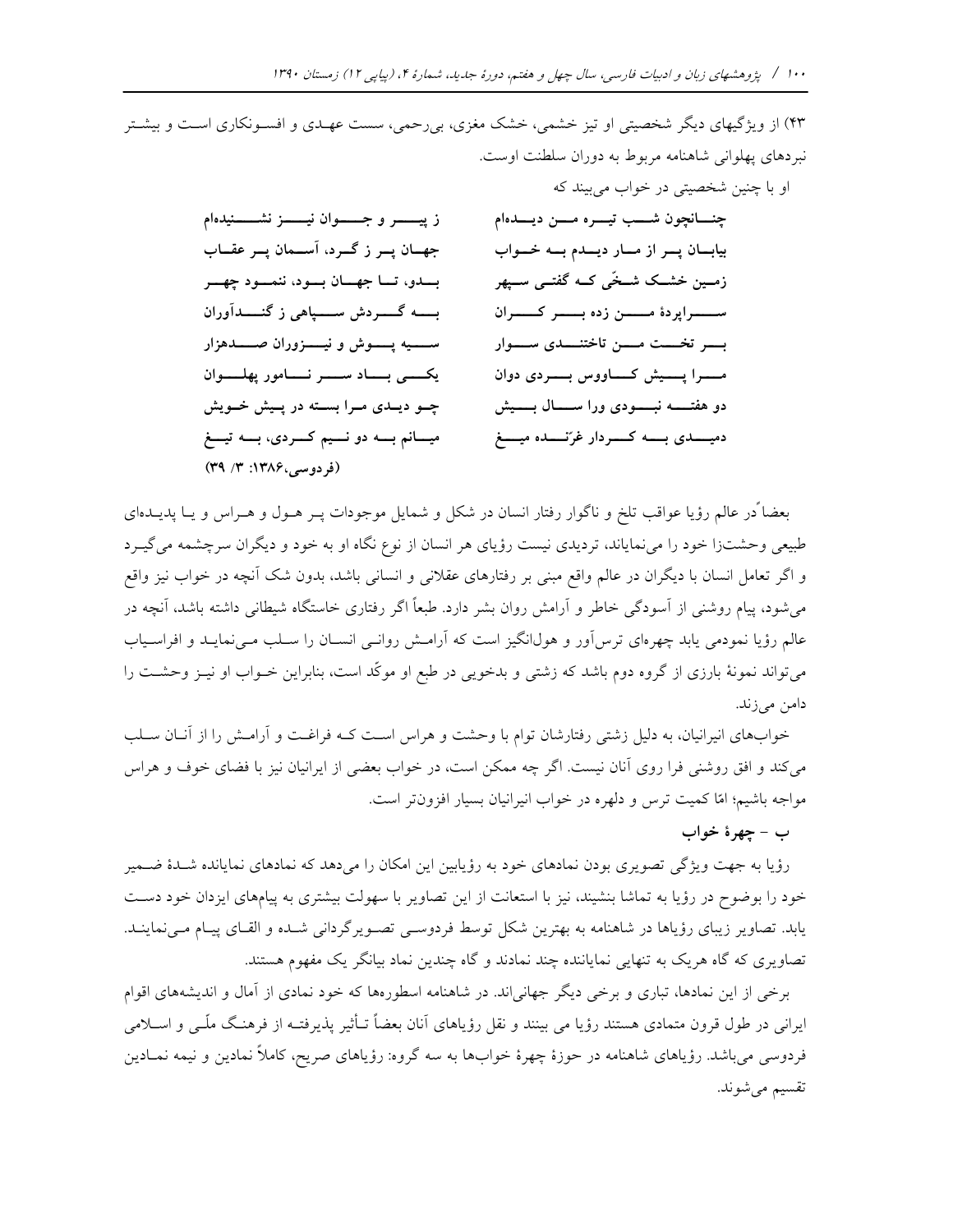۱– رؤیاهای صریح در این گونه رؤیاها پیامی (وقایع اَینده) که به بیننده القا میشود، بدون پوشیدگی و پیچیدگی در نمادها به رؤیابین نمــوده می شود و اغلب برای دست یابی به مفهوم رؤیا نیاز به خوابگزاری و رمزگشایی نیست. در شاهنامه این گونه رؤیاها اغلب توسط قهرمانان روشن روان ديده مي شود: فردوسی در سرایش رؤیای توس اینچنین میگوید: كـــه رخشـــنده شـــمعى بـــر آمـــد ز آب چنان دیــد روشــن روانــش بــه خــواب (فردوسی،١٣٨٣: ١٠۶) (١٠٤)

> ويا در رؤياي انوشيروان ديدگاه او در مورد اين قبيل رؤياها اينگونه است: (همان، ۸/ ۸۱)

در اکثر این رؤیاها، به وسیلهٔ سروش یا موجودی فرازمینی (روح سیاوش) و یا مردی جادو وقایع آینده بـه قهرمانــان نمايانده مي شود.

> نهفتـــــه بگفتــــــى خجســــــته ســــــروش چنان دید در خــواب کــو را بــه گــوش (همان، ۵/ ۲۶۶)

از جملهٔ این رؤیاها می توان به رؤیای کیخسرو، گودرز، توس، سام، بهـرام، ضـحاک و کتـایون اشـاره نمـود. رؤیــای کیخسرو از بهترین نمونههای این دست از رؤیاهاست:

– رؤیای کیخسرو

کیخسرو، ممتاز از همهٔ شهریاران نیکو خصلت اساطیری ایران است. پایان و حاصل کار او براستی، رسیدن به پایگIه انسان کامل است. آنچه در فرجام زندگی پرماجرای کیخسـرو اهمیـت دارد، «مشـی و معاملـت عارفانــهٔ اوســت... اهــل پایمردی و مرد راه است، نه آنکه از ناداشت مُراد نمی رانَد... نه همسری گزیده و نه به فرزندی دلشـاد بـوده اسـت. تنهـا چیزی که خواسته، پالایش زندگی از عوامل آلودگی است» (حمیـدیان، ۱۳۸۳: ۳۲۳). او از پادشـاهان بـزرگ و نــامبردار کیانی و ثمرهٔ پیوندی بد فرجام میان پدر و مادری ایرانی و تورانی؛ سیاوش و فرنگیس است. زندگی و مرگ این شهریار کیانی استثنایی است. او دارندهٔ فرّهٔ ایزدی است و حمایت ایزد پیوسته برای او راهگشا و چـارهسـاز اسـت. او پهلــوانی است در آموخته، بردبار، مهربان، قدردان و یـزدانپرسـت. روح ملکـوتی و اندیشـهٔ اهـورایی کیخسـرو، پـس از کشـتن افراسیاب و شکست تورانیان، آرزوی پرواز به جهان پاکان را در دل او تازه می کند:

> شــــوم پــــیش پــــزدان پــــر از آب روی کنــون اَن بـــه اَیـــد کـــه مـــن راهجـــوی روانسم بسدان جسای نیکسان بسرد مسلم کسه ایسن تساج و تخست مهسی بگسذرد (فردوسی،١٣٨۴: ۵/ ٢۶۶)

پس به آرزوی آرامش، دل به سوی خدای خویش میکند و روی نیاز بر خاک می ساید و چشم آمرزش بـر آفریــدگار خويش مي دوزد:

> نیسایش کنسان بسا دلسی پسر امیسد بيوشـــــيد پـــــس جامــــــهٔ نــــــو ســــــپيد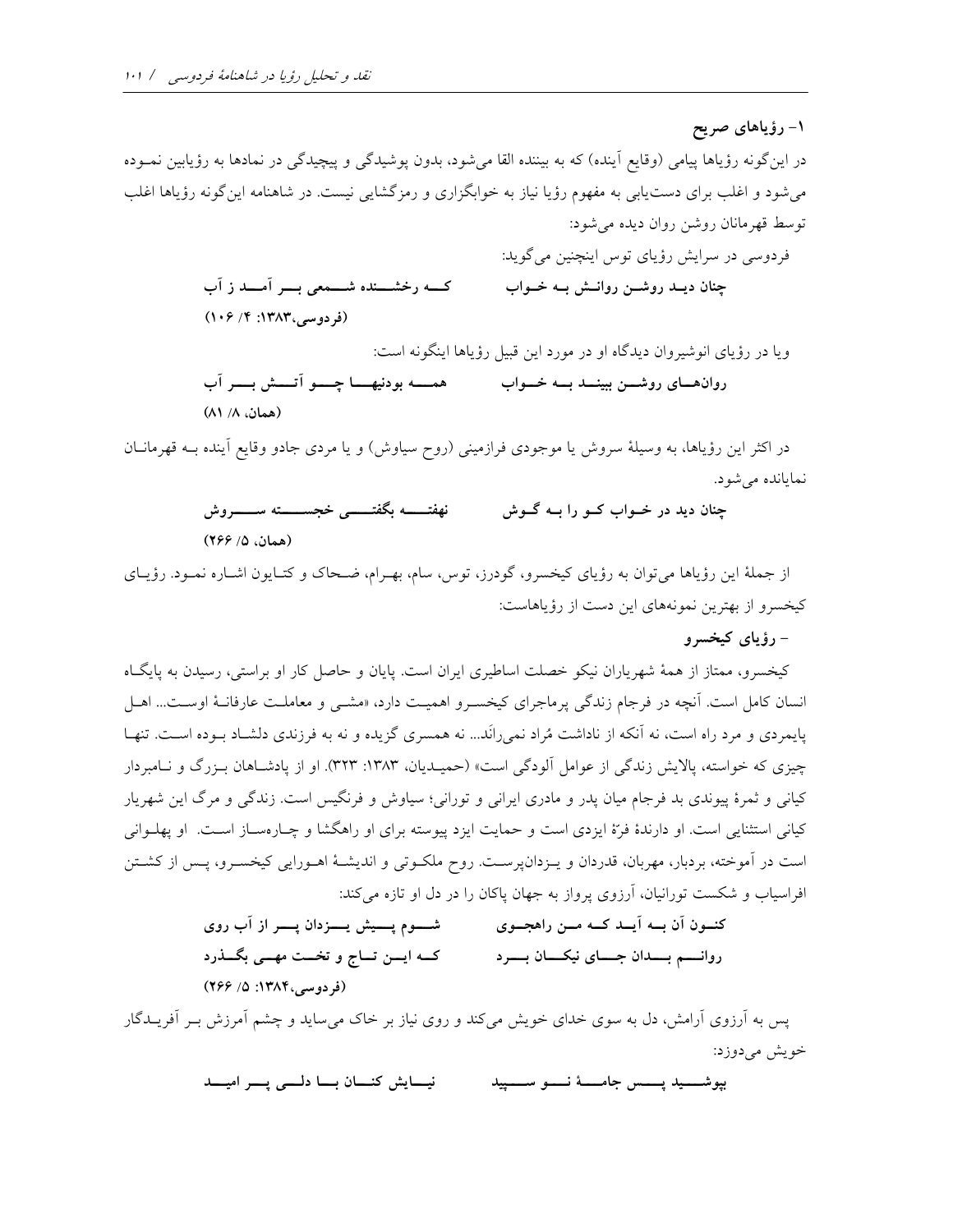| همـــــــــی گفـــــــت بــــــــا داور پــــــاک راز | بيامــد خرامــان بــه جــاى نمــاز |
|-------------------------------------------------------|------------------------------------|
| بسر آرنسدهٔ آتسش از تیسره خساک                        | همے گفت کای برتر از جان پاک        |
| هـــم انديشــــهٔ نيـــک و بـــد ده مـــرا            | مسرا بسین و چنسدی خسرد ده مسرا     |
| روانــــم بــــدان جــــاى نيكــــان رســــان         | نگه دار بسر مسن همسین راه و سسان   |
| (همان، ۵/ ۲۶۶)                                        |                                    |

و پس از روزها گوشهگیری و نیایش، شبانگاه از خداوند سفر به مینو را میخواهد و در خوابی زیبا از سوی سـروش دعوت مي شود:

| بـدان گــه کــه بــر زد ســر از بــرج مــاه         | شـــــب تيــــــره از رنــــــج نغنــــــود شـــــاه |
|-----------------------------------------------------|------------------------------------------------------|
| کـه انـدر جهـان بـا خـرد بـود جفـت                  | بخفــت اوى و روشـــن روانـــش نخفــت                 |
| نهفتـــــه بگفتـــــــى خجســــــته ســـــــروش     | چنان دیـد در خــواب کــو را بــه گــوش               |
| بسودی بسمی یساره و تساج و تخست                      | کــه: «ای شــاه نیــک اختــر و نیکبخــت              |
| كنــــون النچـــــه جســـــتى، همـــــه يــــافتى   | اگسر زایسن جهسان تیسز بشستافتی                       |
| بیـــابی بـــدین تیرگــــی در مپـــای               | بسمه همســایگی داور پــاک جــای                      |
| کــــه اَمـــــد تــــــو را روزگـــــار پســـــيچ» | چــــو گیتـــــی ببخشـــــی، میاســــای هــــیچ      |
| (همان)                                              |                                                      |

کیخسرو پس از دیدن این رؤیا خود را برای رفتن آماده میسازد، با جانشین کردن لهراسب ازعهده مسئولیت ایران بـه در میآید و پس از شستن سر و تن خود در چشمه، در اوج بزرگیها – همانگونه که در رؤیـایش بـه او مــژده داده شــده بود – به أسمان عروج مي كند:

| كسى نسامور پسيش چشسمه خميسد                   | چــو بهــری ز تیــره شــب انــدر چمیــد |
|-----------------------------------------------|-----------------------------------------|
| همي خوانيد انيدر نهيان زنيد و است             | بسدان آب روشسن سسر و تسن بشسست          |
| كـــه« باشــــيد پــــدرود تــــا جـــــاودان | چنسمین گفست بسا نسامور بخسودان          |
| نبینید از این پــس مـرا جـز بـه خـواب»        | كنسون چسون بسرارد سسنان آفتساب          |
| (همان ۱۵/ ۲۶۷)                                |                                         |

این خواب از نظر وضوح و روشنی و فضای تقدّس گونه و روحانی بودن آن، قابل توجّـه اسـت. و در واقــع نــوعی خواب اهورایی است که خودخواسته است و با خوابهای معمولی تفاوت دارد. او همان چیزی را در خـواب دیــده کــه میخواسته و اراده کرده است. از این جهت خواب او در بین خوابهای دیگر منحصـر بـه فـرد اسـت. ایــن خــواب در تفاوت آشکار با رؤیاهای دیگر که از نظر چهرهٔ خواب کاملاً نمادین هستند می باشد در یک فضای متفاوت،انسان را بــه سير و سلوک سوق مي دهد.

آنچه که در خواب کیخسرو با آن مواجه می شویم، همان مصداق رؤیای صادقه است که در قرآن نیز بدان اشاره شده است و این نوع از خوابها در نگرش آرمانی بشر ریشه دارد.

در این رؤیا به نماد خاصّی بر نمیخوریم و سروش پیام آور عروج کیخسرو به مینوست، خواب کیخسـرو بــه نــوعی نوید به آرمانهایی است که افرادی با صفات کیخسرو در آرزوی آن لحظه شماری میکننـد و اسـباب و لـوازم ثـروت و قدرت از جمله باره و تاج و تخت، آنها را به خود فريفته نخواهد نمود.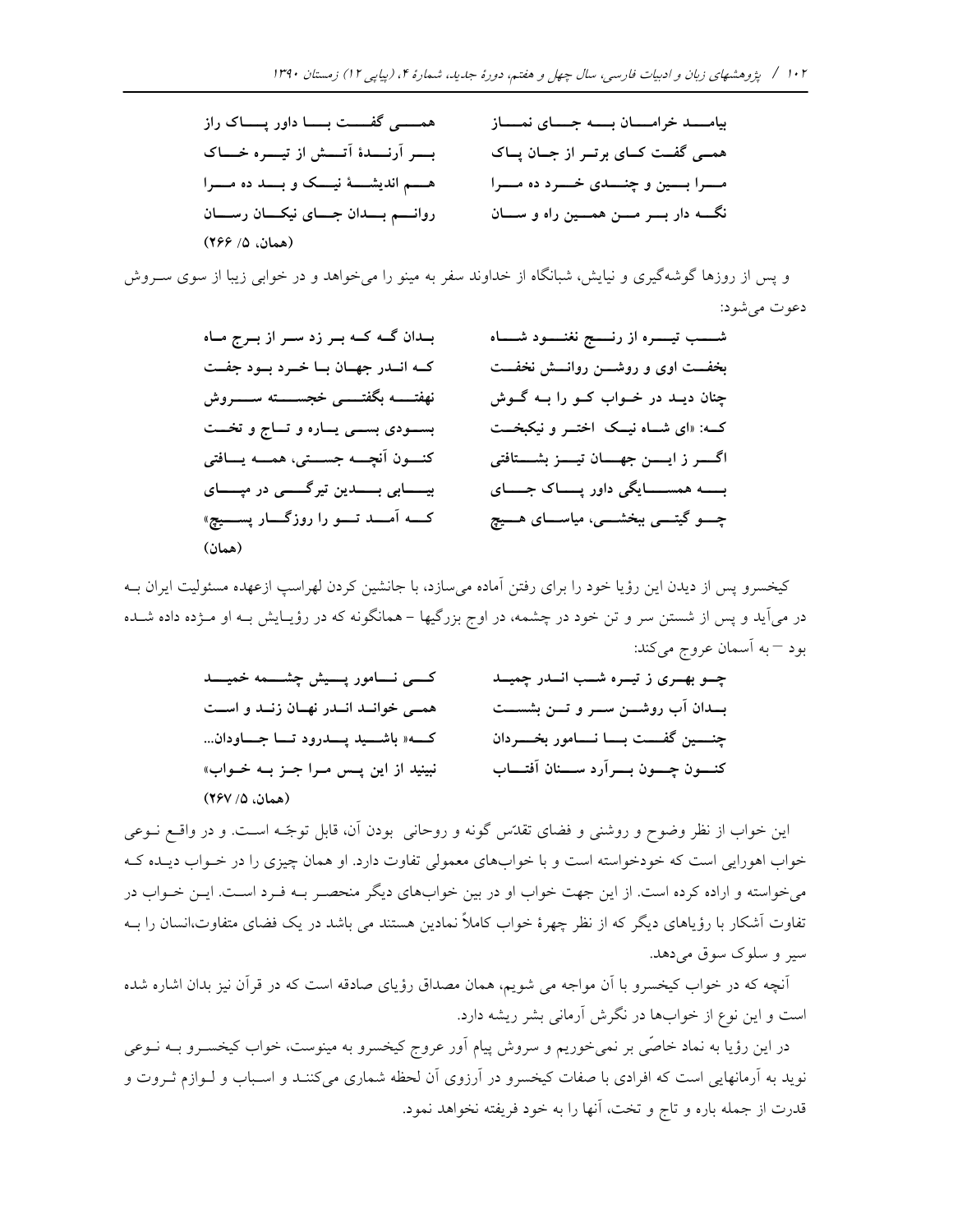۲- رؤیاهای کاملاً نمادین

این گونه رؤیاها کاملاً پوشیده از نماد و در قالب تصاویری نمادگونه بازمیتابد که برای پی بردن بـه مفهـوم آن، گشـودن رموز نمادها ضروری می نماید که این وظیفه ً در گذشته به عهدهٔ خوابگزاران تیز بین و کاردان بوده است.

از اّنجا که در خوابگزاری نمادهای رؤیا دارای معانی دقیق و مابهازای کاملاً مشخصی در جهان واقعی هسـتند، شــاید بهتر باشد که آنها را «نشانه » بنامیم؛ چرا که نشانه عبارت است از «تصویری ملموس و مرئی که به طور قراردادی برای نمود یک اندیشه یا موجودیتی مادی و اخلاقی در نظر گرفته می شود» (شوالیه،۱۳۷۸ :۴۵). بدین ترتیب هر نشـانه یـک معنی دارد؛ اما یک نماد استعداد پذیرش معانی متعددی را دارد «در تعبیر رویدادها بهرهگیری از اصطلاح تنهـا مبتنــی بــر نوعی توافق قبلی است و در حقیقت، در ایـن شـعبه از دانـش بشـری نمـاد از توسـع معنـایی برخـوردار شـده اسـت» (صرفي، ١٣٨٣: ۵).

رؤیاهای کاملاً نمادین در شاهنامه از کثرت بالایی برخوردار است. از جملهٔ این رؤیاهای کـاملاً نمـادین رؤیــای کیـد پادشاه قنّوج، افراسیاب و رؤیای نوشین روان است. در همهٔ این موارد پیام رؤیا توسط خوابگزار گشوده و تعبیر میشود. به عنوان بهترین و گویاترین نمونهٔ این دست رؤیاها، رؤیای کید هندی است.

– رؤیای کید

کید در ده شب متوالی، خوابهای به هم پیوستهای می بیند که خوابگزاران از تعبیر آن عاجزند. در نهایـت دانشـمندی یزدانپرست به نام «مهران» آن را تعبیر می نماید و در پایان به او گوشزد می کند که اسکندر با سیاهی به هند خواهد آمـد و کید باید با اهدای دختر، فیلسوف، یزشک و جامی که مخصوص اوست، با اسکندر از در آشتی درآید.

یکی از رؤیاهای کید که در شب اول دیده شد، به عنوان نمونه، در ادامه مطلب آورده می شود.

| بسدو انسدرون ژنسده پیلسی سسترگ                    | یکے خانــه دیــدم چــو کــاخی بــزرگ       |
|---------------------------------------------------|--------------------------------------------|
| بــه پــیش انــدرون تنــگ ســوراخ بــود           | در خانسه پیسدا نسه از کساخ بسود            |
| تــــــنش را نكـــــــردى تنگـــــــى زيـــــــان | گذشـــــتى ز ســـــوراخ پيـــــل ژيـــــان |
| بمانسدی بسدان خانسه خرطسوم اوی                    | ز روزن گذشــــتى تــــن و بــــوم اوى      |
| (فردوسی،١٣٨٥: ١٨ /١٨)                             |                                            |

در این رؤیا نمادهایی همچون فیل، کاخ بزرگ، سـوراخی تنگ، خرطـوم فیـل بـه چشـم مـیخـورد. ژنـده پیـل در خوابگزاری قدیم ایرانی نشانهٔ پادشاهی قدرتمند است و کاخ نماد دنیاست «اگر بیند که سرایی معروف را بنیـاد کـرد بـه جایگاهی معروف، او از این جهان نیکی یاود و اگر سرای میان سراها بود، نیک تر بود...پس اگر بیند کـه بـر آن سـرا یـا قصر پادشاهی ستم کرد که او را شناخت یا از دستش بیرون کرد، بیرون شدن او بود اندر جهان و اگر کسی بینـد کـه بـر پیلی نشسته بودی و مر همی او را همیراندی چنانکه همیخواستی و سلاح پوشیده داشتی، او پادشاهی عظیم بیـاود یـا بر مرد پارسی چیره گردد» (فخر رازی، ۱۳۸۵: ۲۰۱ ، ۱۸۸).

مهران در تعبیر خواب کید؛ خانه را با دری تنگ نماد دنیا و فیل را نماد یادشاه بیدادگر و گذشتن از در را نمـاد مـرگ و به جای ماندن خرطوم فیل را نماد جانشینی پادشاهی سست و ناپارسا به جای او دانسته و این چنین گفته است: تــواّن خانــه را همچـــو گیتــی شـــناس همــــان پیـــل شــــاهی بـــود بـــیســــپاس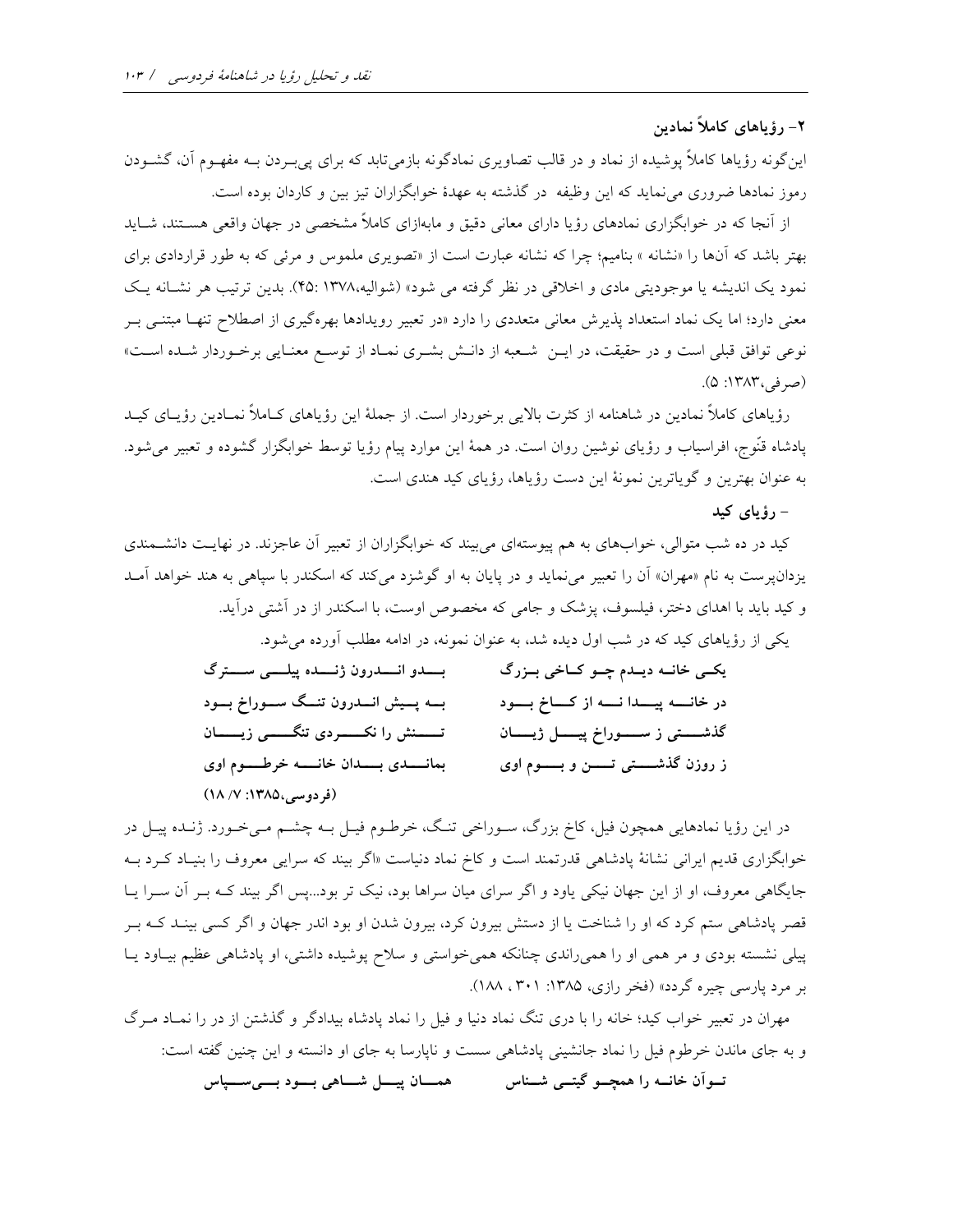| جسز از نسام شساهی نباشسد بسر اوی   | کـــه بیـــدادگر باشـــد و کــــژ گــــوی   |
|------------------------------------|---------------------------------------------|
| چنان سست و بسی سود و ناپارسا       | زيــــن پــــس بيايــــد يكــــى پادشــــاه |
| بسسه آز انسسدرون نيسسز تيسسره روان | ے دل سفله باشد به تـن نـا تـوان             |
| پسر از غسم دل شساه و لسب پسر زبساد | كجسا زيسر دسستانش باشسند شساد               |
| (فردوسی،۱۳۸۵: ۲۰/ ۲۰)              |                                             |

مهران با قرار دادن هریک از اجزای رؤیا در مقابل تعبیر آن به گشودن رموز آن پرداخته و به مفهوم اصلی رؤیا دست يافته مى يابد.

۳– رؤیاهای نیمه نمادین

رؤیاهای نیمهنمادین برای رساندن پیام رؤیا از یک نماد مرکزی و اصلی استفاده می نمایند. در چنین رؤیایی مرکز گرایسی خواب مهم و کارگشاست. بدین معنی که با گشودن نمادها به مفهوم کل رؤیا میتوان دست یافت. رؤیاهـایی از قبیـل رؤیای فردوسی، جریره، توس، پیران ویسه و رؤیای سیاوش از این قبیل رؤیاها میباشند. به عنوان نمونه رؤیـای پیــران مورد تحلیل قرار میگیرد:

> – رؤیای پیران پیران ضمن مشاهدهٔ خوابی که سیاوش به او می نمایاند از ولادت کیخسرو مطلع می شود: کـــه شــــمعى برافروختــــى ز اَفتــــاب چنان دیلد سالار پیران به خواب بســه آواز گفتــــي نشـــــايد نشســـــت ســـیاوش برشـــمع تیغـــی بـــه دســـت ز فرجـــام گیتـــی یکـــی یـــاد کــــن از ایسن خسواب نوشسین سسر آزاد کسن شـــب ســـور اَزاده کیخســـرو اســـت کــه روز نــو اَیــین و جشــنی نــو اســت (فردوسی،۱۳۸۵: ۰۷/ ۱۰۷)

نمادهای رؤیای پیران شمع و آفتاب و تیغ میباشد که « هر یک نمادهایی از واقعیتند در این رؤیـا شــمع نمــاد نــوزاد فرنگیس و آفتاب نماد فرنگیس و تیغی که سیاوش به دست دارد، نماد آغاز کینخواهی کیخسرو از افراسیاب و تورانیان است» (سرّامی،١٣٧٣: ٩٨٣). شمع در خوابگزاري ايراني نشانه نعمت و عزت است كه با تولد كيخسرو نعمت و عـزّت به جهانیان بخشیده میشود. همچنانکه ابن سیرین میگوید: «شمع دولت وعز و نعمت بـود»(تفلیسـی،۱۳۷۳: ۲۹۸) و در توضیح نماد تیغ می توان گفت که «شمشیر می تواند با قدرت جادویی نیروهای تیرگی را کـه در مـرگ&ـای بدخواهانـه تجسّم میشود با پیکاری از میان بردارد» (سرلو،۱۳۸۹: ۵۳۱) بدین ترتیب شمشیر در ایـن رؤیـا نمـادی از گـرفتن کـین سیاوش توسط کیخسرو می تواند باشد.

نماد مرکزی این رؤیا شمعی است که از، آفتاب بر می|فروزد و پیران خود با تحلیل رؤیای خویش و با توجه به پیـام سیاوش به تعبیر آن دست می یابد و همسر خویش را به اتاق فرنگیس میفرستد تا از تولد کیخسرو مطلع شود.

ج- نتيجهٔ خواب

در مباحث علمی و روانشناسی به پیامدهای رؤیا توجه چندانی نشده است و فقط به علل رؤیا و نمادهای أن بــه جهــت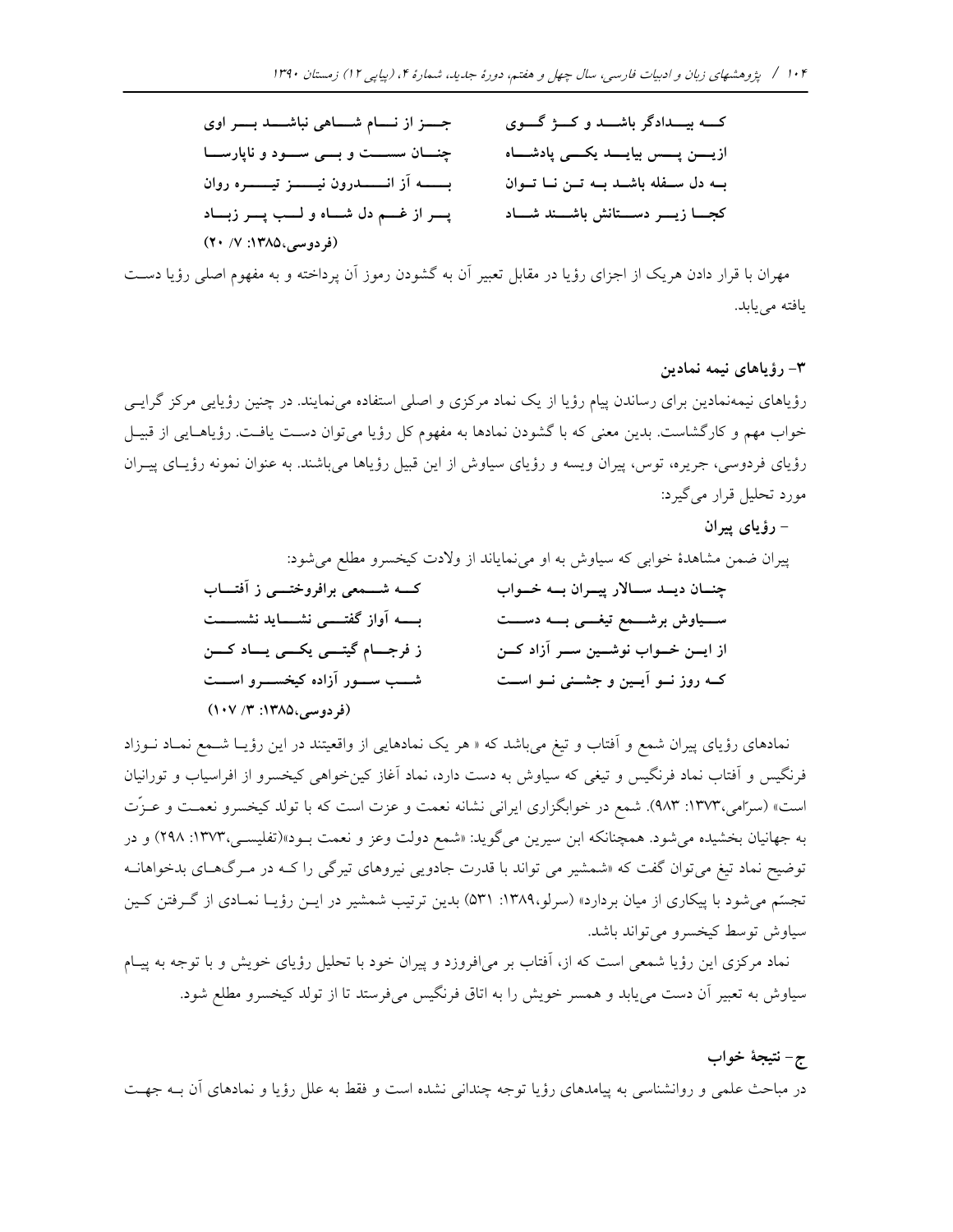أشکار نمودن ناخوداًگاه که در درمان بیماران نقش بسزایی دارد، اهمیت داده شده است؛ اما فردوسی از همه اجزای رؤیا بهره گرفته و با توجه به اینکه رؤیاها را در مرکز داستانهای خود قرار داده است از آن به عنوان یک ابزار مهم در جهت نیل به اهداف بلند و آرمانی خود بهره میجوید. در این میان با توجه به اینکه رؤیاها پیشگویی کننده هستند و عمــدةً در شاهنامه معتقد به درستی آن می باشند، فردوسی حکیم از برخی رؤیاها نتایج قابل تأملی به دست مـی دهــد کــه حتـی از نظر روان شناسی هم قابل توجیه است. از آنجا که «رؤیاها مهمترین انگیزههای رفتـار طبیعـی و یـا غیرطبیعـی بــه شــمار میآیند» (فروم، ۱۳۸۸: ۳۴)، اثرات روانی آن بر رفتار اجتناب ناپذیر است، در ایـن میـان در شـاهنامه رؤیاهـای راسـت (صادقه)که برخی آن را «دری گشوده به سوی اسرار تقدیر» (سرامی، ۱۳۷۳: ۵۵۵) میدانند و گروهـی آن را «یافتـههـای روح از عالم غیب»(ابن خلدون،۱۳۶۹: ۱۸۸/۲) و گروهی «خوابهایی از جانب خداوند»(تفلیسـی،۱۳۷۳: ۶) مـیiامنـد، نسبت به بقیه از نظر رفتاری و روانی بیشتر قابل توجه است. این گونه رؤیاها با توجه به پیامهایشـان بـرای رؤیـابین در بسیاری از موارد موجب تغییر رفتار یا تغییر«سبک زندگی» در افراد می شوند.

بطور كلّي رؤياهاي شاهنامه در وهلهٔ نخست درشاهان و شاهزادگان و پهلوانان؛ بـويژه انيرانيـان نگرانـي و اضـطراب ایجاد می نماید و در مراحل بعد با توجه به نوع پیام، منجر به واکنشهای مثبت یا منفی از جانب آنها می شود.

در این پژوهش، خوابها به جهت آثار آنها بر شخصیتهای خواب بیننـده، در دو بعـد آثـار روانـی و آثـار رفتـاری تقسیم میشوند.

۱– آثار روانی رؤیاها

رؤیاها در بعد روانی اثراتی از قبیل: عبرت آموزی، شادی، شوک روانی، امیدواری، انفعال و… بر رؤیابین می گذارند. ایس اثرات روانی موجب بروز واکنشهای مثبت یا منفی در رفتار شخصیتها می شود. شـاهان وشـاهزادگان و نیـز پهلوانــان ایرانی که خود نمونه بارزدینداری و بیآلایشی و جوانمردیاند، از رؤیاهایشان اثرات مثبت می پذیرند و با دریافت پیـام رؤیـای خود واکنش مثبت نشان میدهند. همانند رؤیای سام، انوشیروان، گودرز، کیخسرو، سیاوش،توس، پیران، بابک و کید.

گاه نیز افرادی که دارای نوعی حقارت شدید و امیال سرکوب شده و ناکامی شدید هستند، رؤیا می بیننـد کــه بیــانگر مکنونات درونی آنهاست و نمادهایی که حاصل همان شخصیت است در رؤیاهایشان نمود می یابد و نسـبت بـه رؤیــای خود واکنش منفی نشان میدهند. این واکنش منفی میتواند نگاه شخص رؤیابین را نسبت بـه اطرافیـان بـدتر نمایـد و رفتاری ناپسندتر از گذشته از خود بروز دهد تا بدین وسیله از میزان تنش و اضطراب کم کنـد کـه در واقـع ایـن رفتـار برای شخص حکم نوعی مسکّن موقت روحی را دارد. همانند رؤیای ضحّاک، جریره.

در برخی از رؤیاها نیز، شخصیتها به دلیل اعتقادات دینی، خود را به تقــدیر مــیسـپارند و واکـنش آنــان در مقابــل رؤیایشان انفعال است تا هر اّنچه که در نهانخانهٔ غیب برایشان رقم خورده است، بـه حقیقـت بییونــدد. هماننــد رؤیــای سياوش، بهرام، فردوسي.

آثار روانی رؤیاها بر شخصیتهای رؤیابین عبرتآموزی: رؤیای سام – امیدواری: رؤیای کتایون – شوک روانی: رؤیای ضحاک – انفعال: رؤیای سـیاوش – شـادی: رؤیای توس – اندوه و ترس: رؤیای جریره. از میان رؤیاهای فوق رؤیای سام مورد تحلیل قرار می گیرد.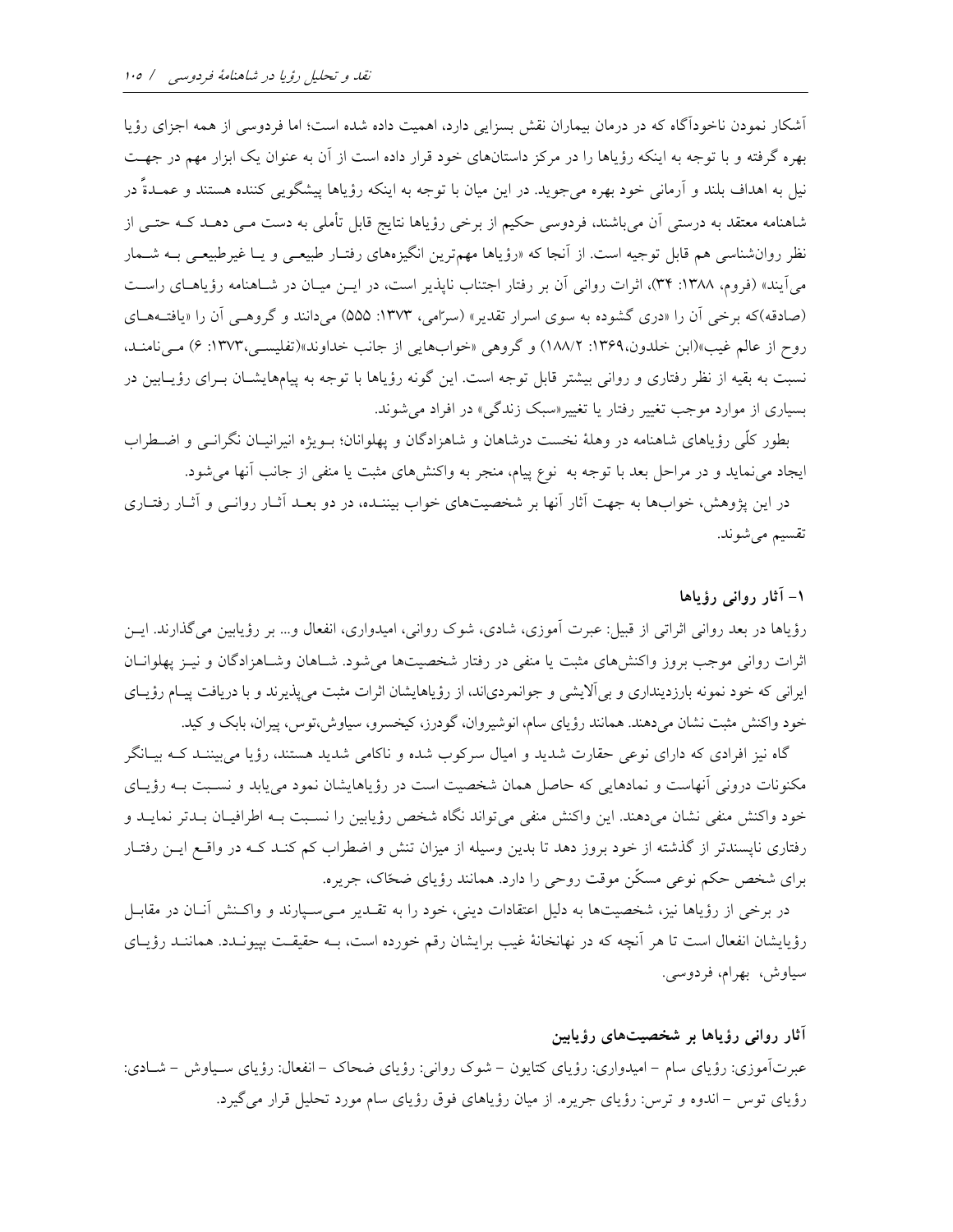## – رؤياي سام:

سام پهلوانی است، بیدار دل و یزدان پرست و مایهٔ افتخار و سر بلندی شاهان ایرانی. هرجا دشـمنی بـه ایـران تاختـه است، سام برای دفاع از میهن، علم پیکار بر افراشته.

|                                                        | او شبی در خواب میبیند که مردی هندو، سوار بر اسبی تازی مژده فرزند وی را می دهد: |
|--------------------------------------------------------|--------------------------------------------------------------------------------|
| ز کــــــار زمانـــــــــه برآشــــــــفته بــــــــود | شــــبى از شـــــبان داغـــــدل خفتـــــه بــــود                              |
| یکسی مسرد، بسر تسازی اسسپی دوان                        | چنسان ديسة كسز كشسور هنسةوان                                                   |
| بسو الن بسوز شسساخ برومنسمد اوى                        | ورا مستوده دادى بسته فرزنست اوى                                                |
| (فردوسی،۱۳۸۶: ۱/ ۱۰۱)                                  |                                                                                |

سام پس از بازگونمودن رؤیای خود برای موبدان و سرزنش شدن از جانب آنان به دلیـل رفتـار ناپسـند بـا فرزنــدش دوباره در شب بعد در خواب می بیند، از سمت کوه البرز درفشی بلند بر افراشته شده است و جــوانی زیبـا رو و خــوش قامت در جلوی سیاهی در حرکت است و دو موبد دوشادوش او راه می روند، یکی از آن دو موبد پیش آمده و سـام را مورد سرزنش قرار داده و رفتار او را زشت می داند نه سیید بودن موهای فرزندش را و می گوید:

| زبــان بــر گشــادی بــه گفتــار ســرد               | یکسی پسیش سسام آمسدی زان دو مسرد             |
|------------------------------------------------------|----------------------------------------------|
| تـــــــو را پهلـــــــواني چـــــــه بايســــــتيي؟ | تسو را دایسه گسر مسرغ شایسستیی               |
| تو را ریش و سرگشت چون خنگ بیــد                      | گـــر آهوســـت بـــر مـــرد مــــوى ســــپيد |
| (همان)                                               |                                              |

خواب سام که با زمینهٔ قبلی صورت گرفته است و از وقایع گذشته سرچشمه میگیرد، در واقع از رفتار غیـر معقــول او با فرزندش زال ناشی می شود و در رفتار آیندهٔ او و نیز یافتن فرزندش اثر گذار است. سام علی رغم اینکه بـه هنگــام تولُّد فرزندش زال از دیدن او بسیار اندوهگین میشود و مهر یدری را نادیده می انگارد؛ امّا به جهت یک رابطهٔ ناییدا که او را به زال پیوند میدهد، پس از مدتها ضمیر ناخودآگاه او همانند آتشفشـان فـوران مـیکنـد و گمشـدۀ احساسـات و عواطف پدری اش را در خواب به جستجو می نشیند، به همین علّت بلا فاصله پس از این خواب به جستجوی زال قیـام می کند. او تا قبل از دیدار زال آرامش و سکون ندارد، به عبارت دیگر، سـام گمشــدهٔ روانــی و عــاطفی خــود را پــس از سالها می پابد و از خطرات مرموزی که ناشی از به حاشیه راندن مهر پدری بود نجات می پابد.

از آنجایی که رؤیاهای ایرانی نشات گرفته از ضمیر پاک و بی آلایش آنان است، بدون شک نتایج خواب های آنان نیز در رفتارشان تأثیر مستقیم دارد. سام با توجه به پیامی که از خواب خویش دریافت می دارد و وجود نمادهای رؤیــای ســام کــه وجود موبد در خواب به همراه فرزند كه براي انتقام مي آيد نشان دهندۀ شــدت و عمــق عــذاب وجــدان از عملكــرد خــويش است و نیز موبد نماد کیفر می تواند باشد و در واقع آنها را می توان نمایندهٔ خدا دانست که او را دچار عذاب کردهاند.

| زبان بسر گشسادی بسه گفتسار سسرد        | یکسی پسیش سسام آمسدی زان دو مسرد |
|----------------------------------------|----------------------------------|
| تـــو را پهلـــواني چـــه بايســــتيي؟ | تسو را دایسه گسر مسرغ شایسستیی   |
| تو را ریش و سرگشت چون خنـگ بیــد       | گسر آهوسست بسر مسرد مسوی سسپید   |
| (فردوسی،۱۳۸۶: ۱/ ۱۰۱)                  |                                  |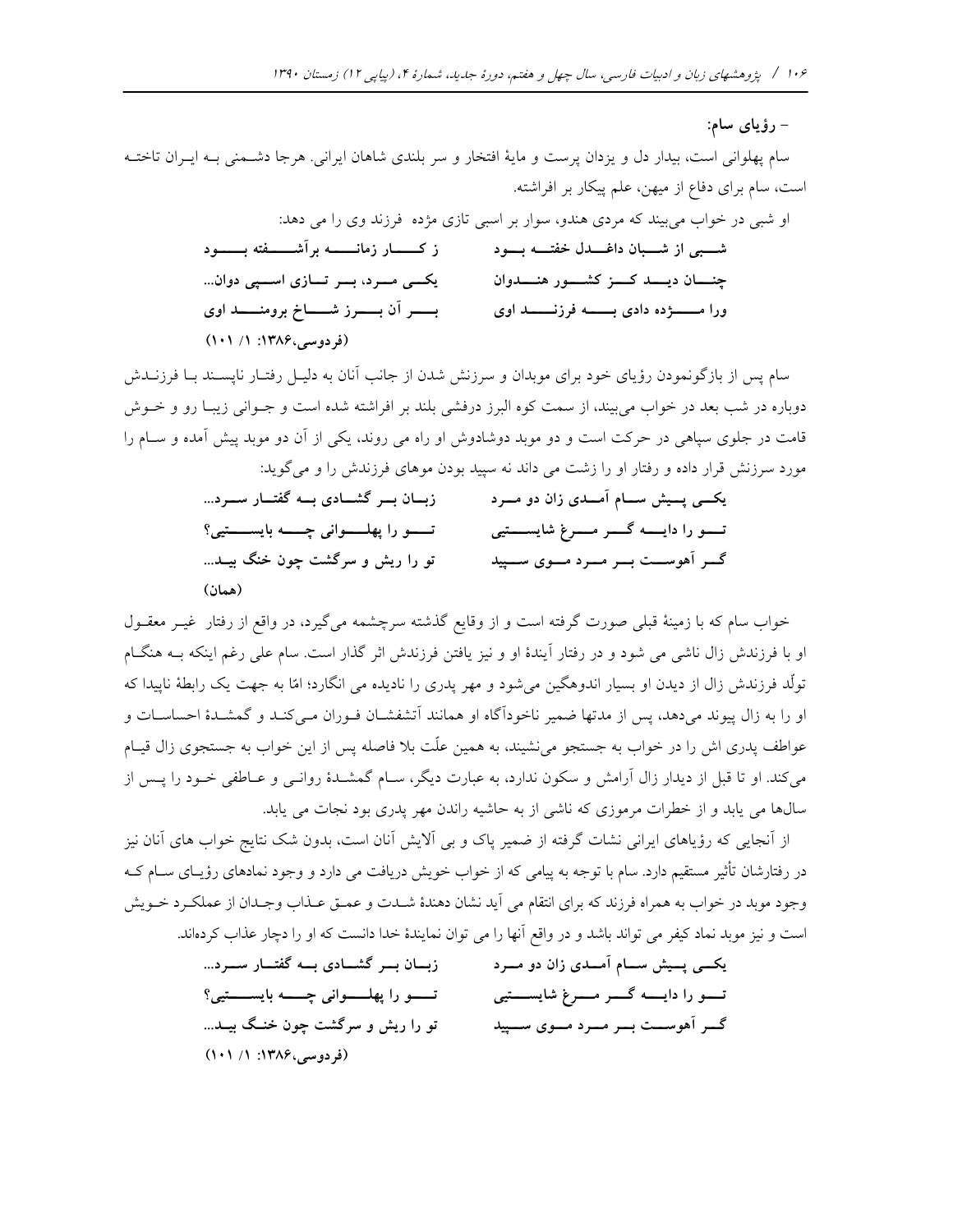باتوجه به اعتقاد به درستی رؤیا در گذشته (بخصوص اگر روشن روانی همچــون ســام أن را ببینــد) در مقابــل چنــین خوابی عکس العمل سریع از خود نشان میدهد. گویی در بیداری به او نوید فرزندش را دادهاند، سراسـیمه بـرای پـافتن فرزندش، به البرز کوه میرود. هنگام جستجو بـرای فرزنـدش، ابتـدا از خداونـد طلـب آمـرزش مـیiمایـد و در برابـر کردارگذشته به اظهار ندامت پرداخته و درصدد جبران مافات بر می آید. به جهت تأثیری که سام از این خواب می پذیرد در نهایت به، در اَغوش کشیدن فرزندش و جبران رفتارهای گذشته می|نجامد. بماليـــــــد رخســـــــارگان بـــــــر زمـــــــين ابسسر آفريننسسده كسسرد آفسسرين ز روشـــــن گمـــــان و ز خورشـــــيد گـــــاه همسی گفــت کـــای برتـــر از جایگـــاه نــه از تخــم بــد گــوهر آهــرمن اســت گر این کودک از پاک پشــت مــن اســت مسر ایسن بسی گنسه را تسو انسدر پسذیر بـر ايــن بـر شــدن بنــده را دســت گيــر (همان، ۱۰۲-۰۳)

بهترین کارکرد رؤیا، در این خواب اظهار ندامت از رفتار ناپسند گذشته و طلب آمرزش از درگاه خداوند میباشد. بـا توجه به شخصیتی که از سام، بعد از این ماجرا به دست داده می شود، اثر همیشگی و پایــدار ایــن رؤیــا در رفتــار ســام مشهود است.

دلایل ذکر شده در بالا بهترین علل روانی برای خواب دیدن سام است و با اندکی رمزگشایی می توان به مفهـوم رؤیـا دست یافت و پیامهایی که رؤیا حاصل آنهاست کندوکاو نمود.

بهترین اثر تربیتی و کارکرد رؤیا، در این خواب متنّبه شدن و اظهار پشیمانی از رفتار ناپسند گذشته است کــه موجــب شد، سالیان طولانی حس پشیمانی و عذاب وجدان در نهاد او انباشته شود تا روزی اینگونـه نمـود یابـد. ایــن خــواب از نمونه های شاخص اثر مثبت روانی و تربیتی رؤیا است.

## ۲– آثار رفتاری رؤیاها

شخصیتهای خواب بیننده به دلیل اعتقادی که به درست بودن رؤیاهای خود دارند بـا اثـر روانـی کـه از رؤیـای خــود میپذیرند، رفتارهایی بروز میدهند که به: قتل و خشونت، تغییر رفتار، جنگ، طلب آمرزش، صلح، ازدواج، پیشگیری از خیانت، عروج، پیروزی، خود کشی، پادشاهی و ...می انجامد.

نتایجی که رؤیاها در رفتار شخصیتها می گذارند مانند:

قتل: رؤیای ضحّاک – جنگ: رؤیای بهرام – طلب اَمرزش: رؤیای سام – صلح: رؤیـای افراسـیاب – ازدواج: رؤیــای کتایون – پیشگیری از خیانت: رؤیای انوشیروان – ظهور کیخسرو: رؤیای گودرز – عروج: رؤیای کیخسـرو – پیــروزی: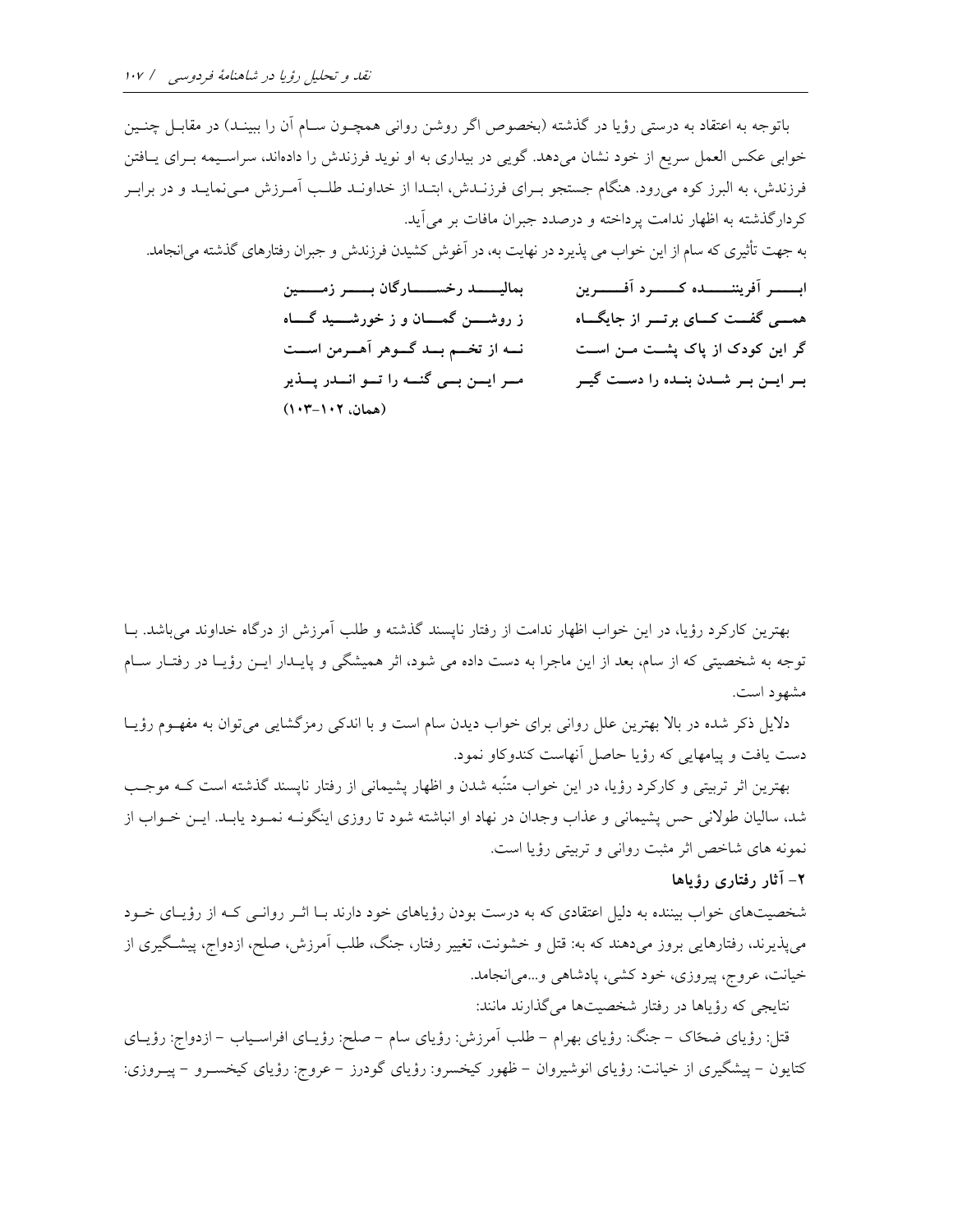رؤیای توس – خودکشی: رؤیای جریره – یادشاهی: رؤیای بابک – تغییر رفتارهای گذشته: افراسیاب. برای بسط بیشـتر موضوع رؤیای ضحّاک مورد بررسی قرار می گیرد.

## - رؤياي ضحّاك

ضحاک در شاهنامه شخصیتی اهریمنی دارد و نماد پلیدی و نامبارکی است حتّی می توان گفت کـه همـهٔ بــدیهــا و ددمنشیها در این نماد نمایان است. او مردی کینهتوز است و با اهریمن پیوندی تنگ دارد، به گفتهٔ اهریمن پدر خـود را می کشد تا بر تخت او بنشیند. با بوسـههـای اهـریمن بـر شـانههـایش دو مـار مـیرویـد کـه خوراکشـان مغـز جوانـان است.اژدهافش است و هزار سال به پلیدی فرمان می دهد و در زمان پادشاهی او:

|                                   | نهـــــان گشــــــت كــــــردار فرزانگــــــان |
|-----------------------------------|------------------------------------------------|
| نهسسان راسسستى، آشسسكارا گزنسسد   | هنــر خــوار شــد جــادويى ارجمنــد            |
| بسه نیکسی نبسودی سسخن جسز بسه راز | شــده بــر بــدى دســت ديــوان دراز            |
| (فردوسی،۱۳۸۶: ۱/ ۳۹)              |                                                |

این پادشاه با چنین گذشتهای در خواب می بیند که سه مرد جنگی ناگهان در کاخ پادشاهی او پدید می آیند، دو مهتر و یکسی کهتر که قامتی بلند و دارای فرّ کیانی بود. طرز کمربستن و راه رفتن او شاه وار...برای جنگیدن با حـالتی خشـمگین بـه سـوی ضحّاک رفت و گرزهٔ گاو سار را بر سر او کوفت...برگردن او پالهنگ افکند و تا کوه دماوند او را با خود میکشاند و...

پرواضح است که چنین شخصیتی با چنین رفتارها و ناخودآگاهی مملوً از عقدههـای سـرکوب شـده، واپـس زدههـا، ترس۵ا، اضطرابها و خشمها، باید رؤیارویی چنین ترسناک داشته باشد و در نهان خود هر لحظه منتظر سرنوشت شـومی برای خود باشد.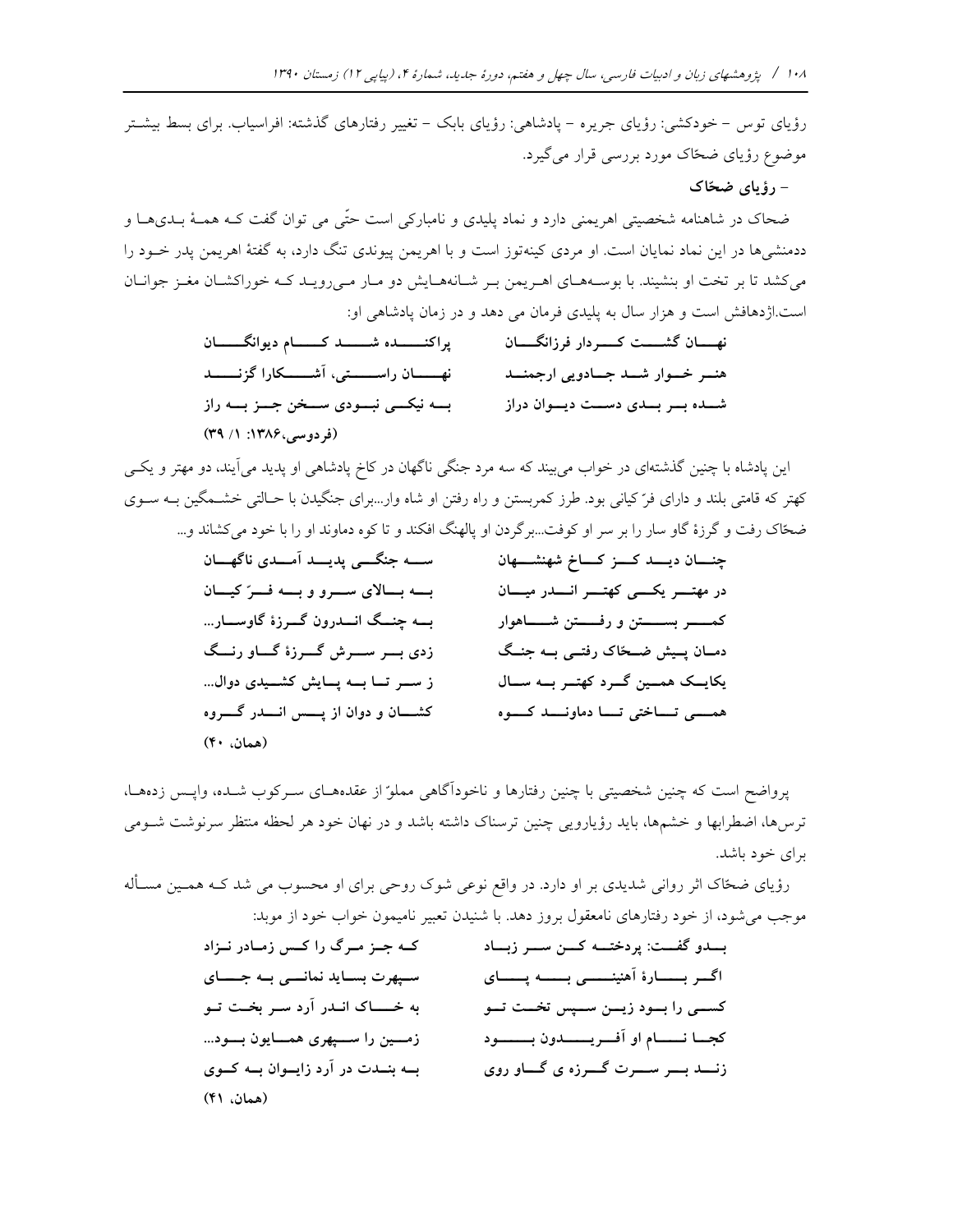رؤیای ضخاک ریشه در اعمال ناپسند گذشتهٔ او دارد. رؤیایی که در نتیجهٔ آن به قتل و خشونت بیشتر بر می خوریم. تنها از شخصیتی چون ضحّاک چنین عکس العملی انتظار می رود، واکنشی که منجـر بـه ادامـهٔ اعمـالی قبـیح همچـون گذشته شده و در نحوه رفتار او نه تنها تغییری ایجاد ننموده؛ بلکه به مراتب بدتر هم شده است. نتیجـهٔ خــواب ضـحاک اقدام نمودن به قتل اّبتین و جنگ و خشونت و ظلم و ستم بیشتر بر مردم و بر خانوادهٔ فریدون است.

| همســـی بازجســـــت اَشــــکار و نهـــــان         | نشسان فريسمدون بسمه گسرد جهسان                      |
|----------------------------------------------------|-----------------------------------------------------|
|                                                    | نـه آرام بـودش نـه خـواب و نـه خـورد                |
| کشــید اژدهـــافش بـــه تنگـــی فـــراز            | بسر اَمسد بسر ایسن روزگساری دراز                    |
| به گرد جهان در همین جست و جــوی                    | زمسین کسرد ضسحاک پسر گفتگسوی                        |
| شـــده تنـــگ بـــر اَبتـــين بـــر زمـــين        | فريسمدون كسمه بسودش پسمدر آبتسمين                   |
| بسر او بسر، سسر آورد ضـــحاک روز                   | گرفتنـــــد و بردنـــــد بســـــته چـــــو يـــــوز |
|                                                    | خبــر شــد بــه ضــحاک يــک روزگــار                |
| مر آن گاو بر مایه را کرد پست                       | بیامــد از آن کینـــه چـــون پیـــل مســـت          |
| بیفگنــــد و زیشــــان بپرداخــــت جــــای         | جــزو هــر چــه ديــد انــدرو چارپــای              |
| فسراوان پژوهیسد و کسس را نیافست                    | ســبک ســوی خــان فریــدون شــتافت                  |
| ز پــــــای انـــــــدر آورد کـــــــاخ بلنــــــد | بســه ايــــوان او اَتــــش انــــدر فكنــــد       |
| (همان، ۴۴)                                         |                                                     |

بی تردید گذشتهٔ ضحّاک علّت روانی دیدن چنین رؤیایی می تواند باشد. البته چنـین خــوابی چنــدان هــم دور از ذهــن نیست. دیدن جوانی که او را به بند میکشد و با گرزهٔ گاوسر بر سر او میکوبد، میتواند رمزی از همان جوانبانی باشید که مغز آنان خوراک مارهایش شده است و این خواب او را متوجه گذشتهٔ پر از بیداد و تباهی اش می نماید و با توجه بـه آن گذشته، آیندهای نامبارک برایش رقم میزند.

این خواب و خواب سام به جهت ریشهای که در گذشته دارند، به هم شبیهاند؛ امّا نتیجهٔ خواب و آثـار روانـبی و تربیتـبی آن در رفتار شخصیتها با یکدیگر متفاوت است. در رؤیای سام با خجستگی و به فـال نیـک گـرفتن رؤیـا از طـرف ســام مواجــه هستیم اما در خواب ضحّاک با اضطراب و ترس از آینده و نامبارکی و شومی و در نهایت تباهی او مواجه میشویم.

#### نتيجه

با پژوهش در رؤیاهای شاهنامه به ناخودآگاه پیشینیان خویش در طـول هـزارههـای متمـادی و آمـال و افکـار آنــان کــه محتویات ضمیرناخودآگاه است، پی می بریم. محتوای خواب های شـاهنامه، تلفیقـی از خودآگـاه، نیمـه خودآگـاه و نـا خودآگاه است که هر یک در جایگاه خود رؤیاهای صادقانه محسوب می شود. چون ضمیر ایرانیان و انیرانیان با یک دیگر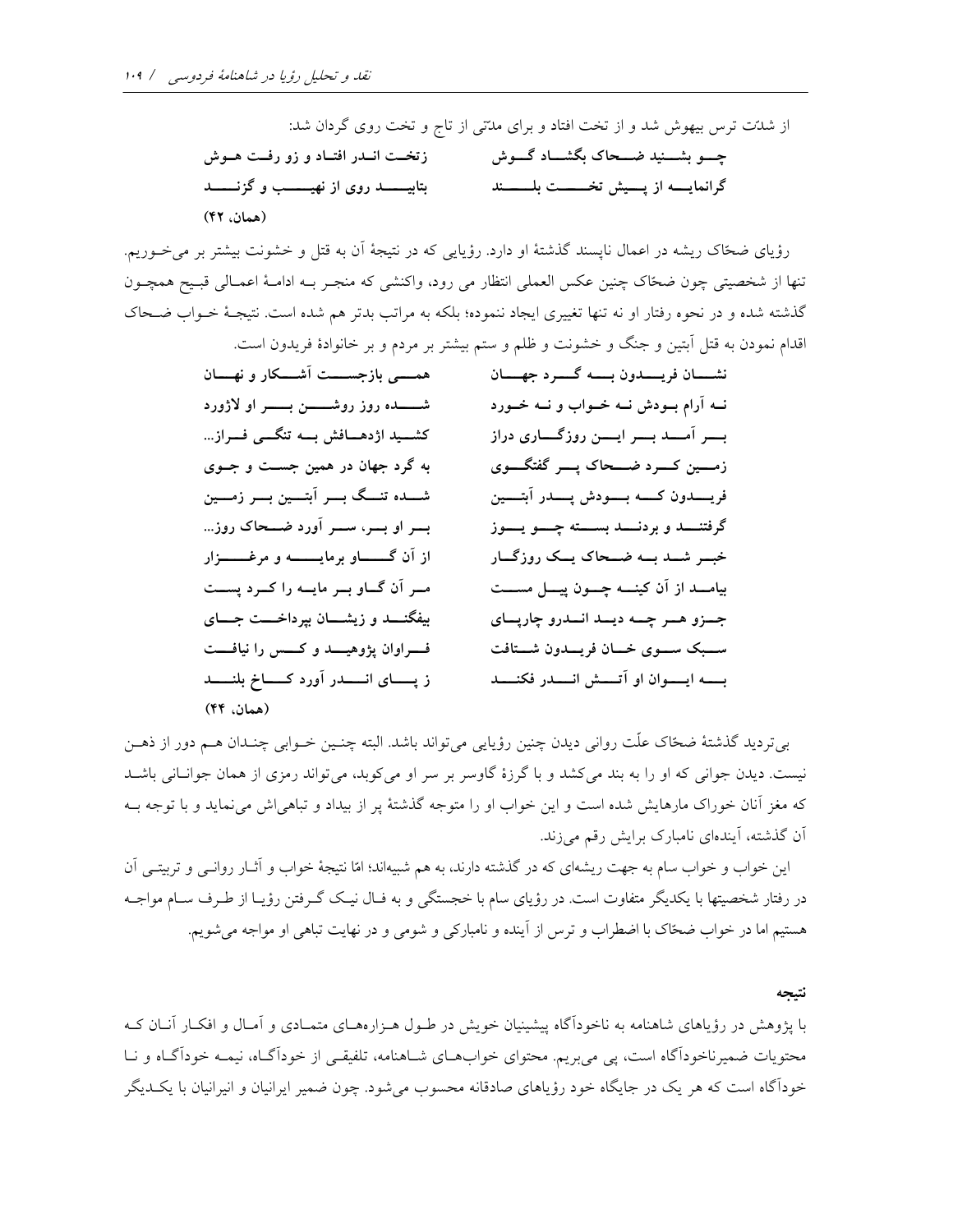متفاوت است، رؤیاهای آنان نیز با یکدیگر متفاوت است. رؤیاهای انیرانیان مملو از نمادهای ترس آور و هراسناک است و پیامدهای ناخوشایندی به همراه دارد و بر عکس رؤیاهای ایرانیان به دلیـل دینـداری، پــاکی و بــی|لایشــی ایرانیــان و گذشتهٔ مملو از مهرورزی و وطنپرستی، اغلب نوید شادی و بهروزی و پیـروزی بـه همـراه دارد. در حقیقـت رؤیاهـای شاهنامه پیک ایزدان هستند و حامل پیام مهمی از مینو برای شخص رؤیابین هستند که به دلیل اعتقاد به درستی رؤیاهـا در شاهنامه، موجب بروز واکنش از سوی شخصیتها می شود. در شاهنامه برخی از خوابها کاملاً نمادین، برخــی نیمــه نمادین و برخی دیگر صریح و روشن نمود میباشند و فردوسی در شاهنامه، این کتاب گرانسنگ، به نتیجـهٔ خــوابهــا عنایت خاصی نشان داده و اثرات خوابها را در دو بعد روانی و رفتاری مدّ نظر داشته و از آن در جهت پیشبرد اهـداف متعالی خود کمال بهره را جستهاست. اگر چه نتایج حاصل از خواب نیز با هم متفاوت است از یک طرف می تواند نویـد بخش خجستگی و شادکامی باشد، همانند آن چه که در خواب سام،کتایون، بابک و گودرز واقع شـد و از سـوی دیگـر اسباب تباهی و ذلّت و خواری گردند، همانند خواب ضخاک اثـرات روانـی و رفتـاری رؤیـا در برخـی مـوارد هماننــد خواب افراسیاب کوتاه مدت و در برخی دیگر همانند خواب سام دائمی است. شاهان و پهلوانانی که که موبـد صـفت و یزدان پرست هستند معمولاً از رؤیاهای خود اثرهای مثبت تربیتی دریافت مـیکننـد. هماننـد سـام. نتـایجی کـه رؤیاهــا بررفتار شخصیتهای شاهنامه میگذارند، در دو وجه کارکرد مثبت ومنفی مـیباشـند. کـارکرد مثبـت همچـون: ازدواج، پیروزی، تغییر رفتار و کارکرد منفی مانند: جنگ، قتل، خودکشی.

در رؤیاهای صریح شاهنامه، اغلب موجودی فرا زمینی و روحانی نقش پیک آسمانی را بــرای رسـاندن پیــام مینویــان بازی میکند. همانند رؤیاهای کیخسرو، گودرز، سیاوش و توس.

### يىنوشتها

منابع ۱– ابنخلدون، عبدالرحمن.(۱۳۶۹). م**قدمهٔ ابنخلــدون**، ترجمــهٔ محمــد پــروین گنابــادی، تهــران: انتشــارات علمــی و فر هنگ<sub>ی .</sub> ۲– البرز، پرویز (۱۳۶۹). **شکوه شاهنامه در آینهٔ تربیت و اخلاق یهلوانان**، تهران: دانشگاه الزهرا. ۳- فخر رازي،محمدبن عمر (۱۳۸۵). **خوابگزاري همراه التعبير**، به اهتمام ايرج افشار، تهران:المعي. ۴– پورنامداریان، تقی. (۱۳۸۶). **رمز و داستانهای رمزی**، تهران: علمی و فرهنگی تهران.